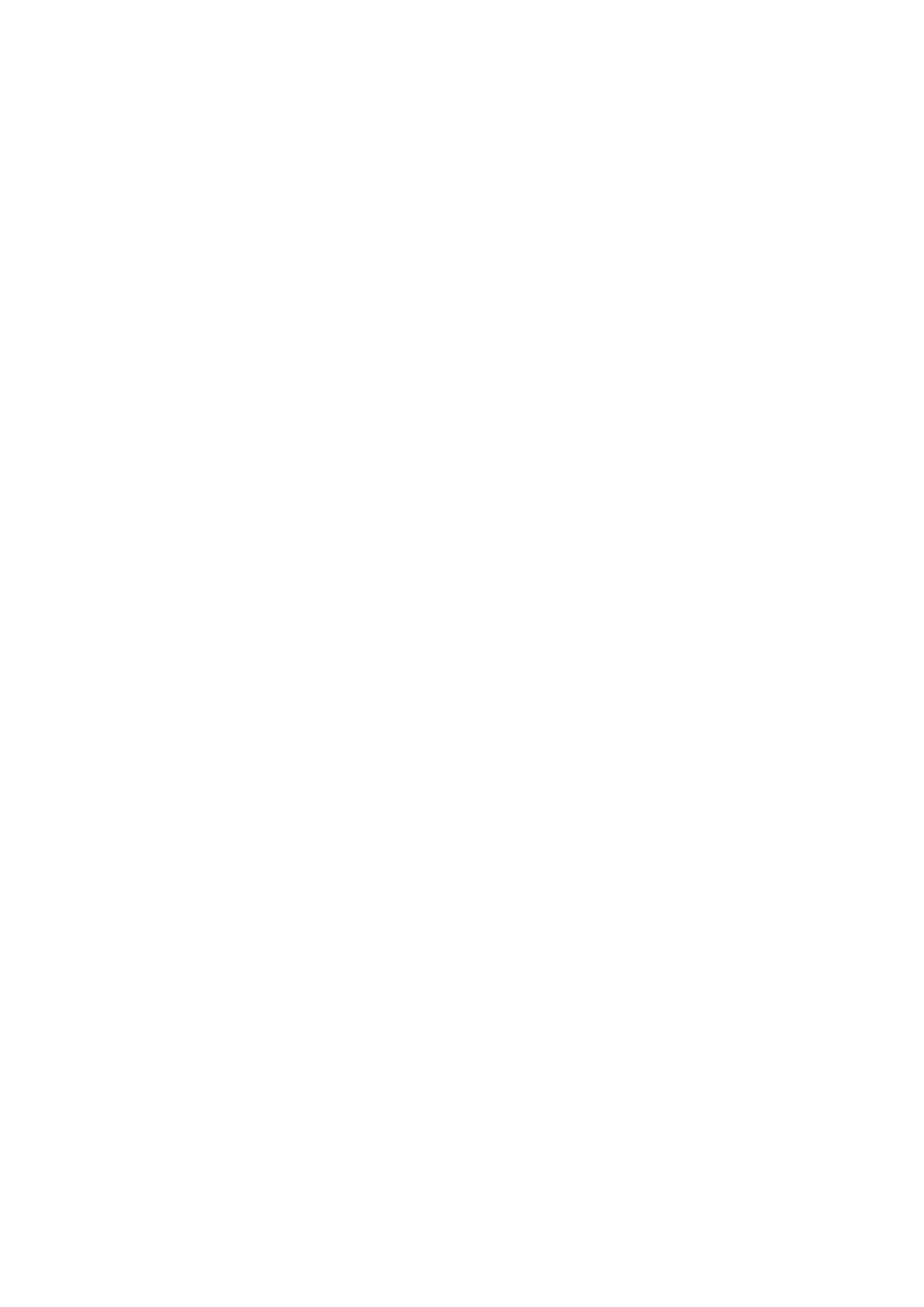### **About NZIER**

NZIER is a specialist consulting firm that uses applied economic research and analysis to provide a wide range of strategic advice.

We undertake and make freely available economic research aimed at promoting a better understanding of New Zealand's important economic challenges.

Our long-established Quarterly Survey of Business Opinion (QSBO) and Quarterly Predictions are available to members of NZIER.

We pride ourselves on our reputation for independence and delivering quality analysis in the right form and at the right time. We ensure quality through teamwork on individual projects, critical review at internal seminars, and by peer review.

NZIER was established in 1958.

# **Authorship**

This paper was prepared at NZIER by Dr Eilya Torshizian, Dr Milad Maralani and Eugene Isack.

It was quality approved by Dr Bill Kaye-Blake.

The assistance of Sarah Spring is gratefully acknowledged.

Registered office: Level 13, Willeston House, 22–28 Willeston St | PO Box 3479, Wellington 6140 Auckland office: Ground Floor, 70 Shortland St, Auckland Tel 0800 220 090 or +64 4 472 1880 [| econ@nzier.org.nz](mailto:econ@nzier.org.nz) [| www.nzier.org.nz](http://www.nzier.org.nz/)

© NZ Institute of Economic Research (Inc). Cover image © Bragato Research Institute NZIER's standard terms of engagement for contract research can be found a[t www.nzier.org.nz.](http://www.nzier.org.nz/)

While NZIER will use all reasonable endeavours in undertaking contract research and producing reports to ensure the information is as accurate as practicable, the Institute, its contributors, employees, and Board shall not be liable (whether in contract, tort (including negligence), equity or on any other basis) for any loss or damage sustained by any person relying on such work whatever the cause of such loss or damage.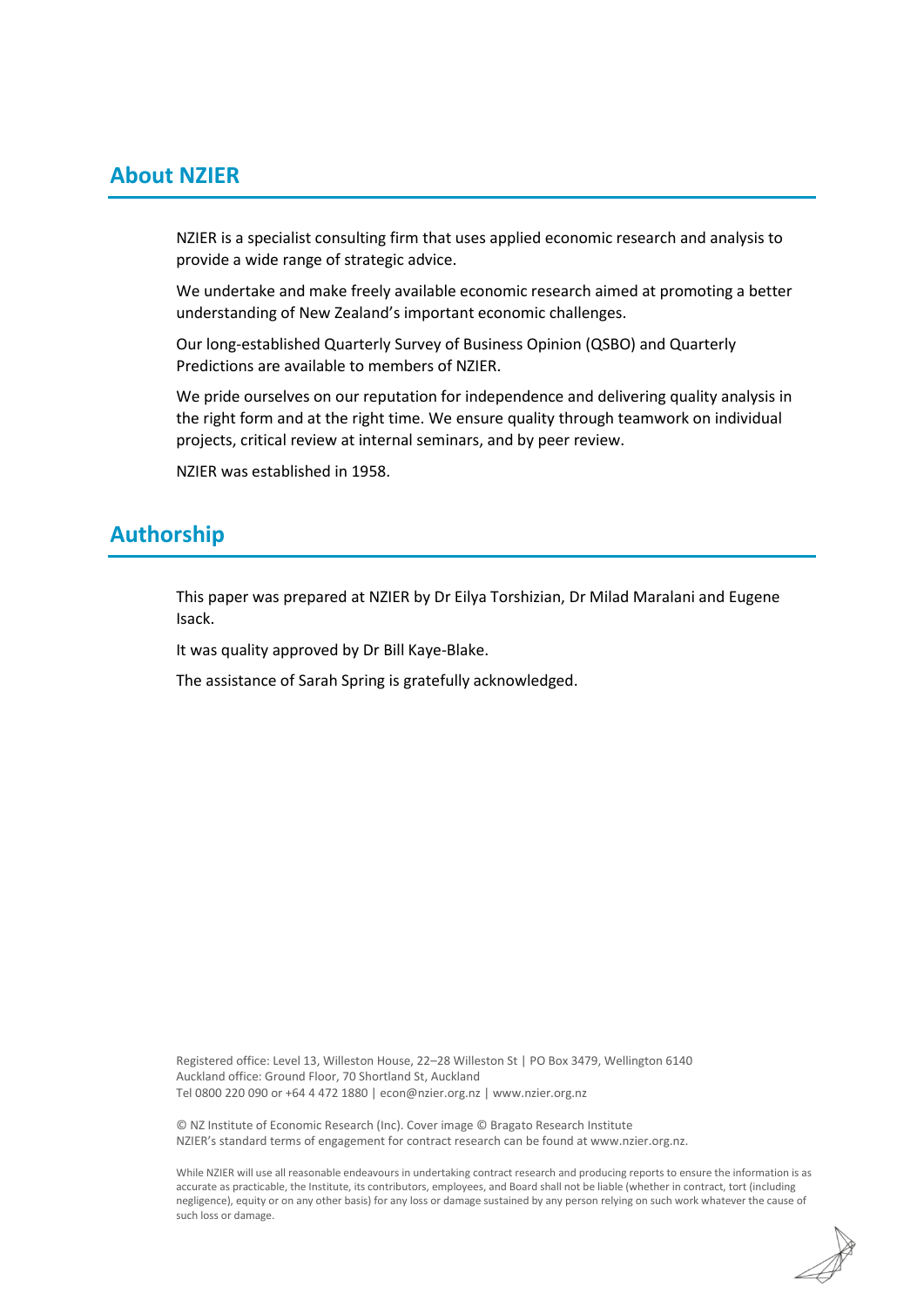# **Key points**

Bragato Research Institute (BRI) commissioned NZIER to estimate the impact of research and development (R&D) in the wine sector, and the impact of BRI activities on the Marlborough region, the national winegrowing industry and the wider economy.

#### **BRI has created a unique business model adding value to the Marlborough and national economies**

Over the last couple of years, BRI has led and partnered in a wide range of innovative and influential research projects. Opened in February 2020, BRI has built a new research winery facility alongside key industry and research partners at the NMIT/MRC campus in Blenheim. The new research winery provides facilities to enable research winemaking at a scale and degree of experimental control not possible before in New Zealand. The research institute is owned by the industry and provides a strong link between the industry and research by ensuring the research is aligned with the industry's needs.

Our review of three historical industry funded research projects, mechanical shaking, timing of pruning and trunk disease, suggests a productivity gain of between 1.04 and 3.1 percent for the wine sector (in total).

#### **R&D in wine has led to:**

#### **1.17 percent (total factor) productivity gains**

Our extensive review of the literature suggested that the contribution of research to annual economic growth of the wine industry was between 20 and 25 percent. The ratio of the estimated economic growth of the sector from total wine production is equal to 1.17 percent productivity gain for the sector.

#### **\$64.5 million boost to the national economy driven by higher productivity**

The result of our assessment of the impact of R&D in the wine sector suggests a significant \$64.5 million contribution to New Zealand's GDP per year. There is also a significant contribution to the welfare (consumption) of New Zealand households, increasing that by \$37.2 million.

### **With generating 258 new jobs in New Zealand and maintaining those jobs each year, and significant contribution to the Marlborough and Auckland economies**

The outcomes from wine R&D investments increase employment in regional economies (with 121 new jobs) as much as larger cities (with 137 new jobs). The largest gains among regional economies are for Marlborough and Hawke's Bay with 17 and 16 jobs, respectively. Larger cities have high concentration of employment in the wine sector. For example, Auckland has the second largest employment in the wine sector after Marlborough. A large proportion of the increase in job opportunities in large cities is the indirect impact of wine sector activities on a wide range of other services relevant to the wine sector that are located in larger cities. That's the reason

i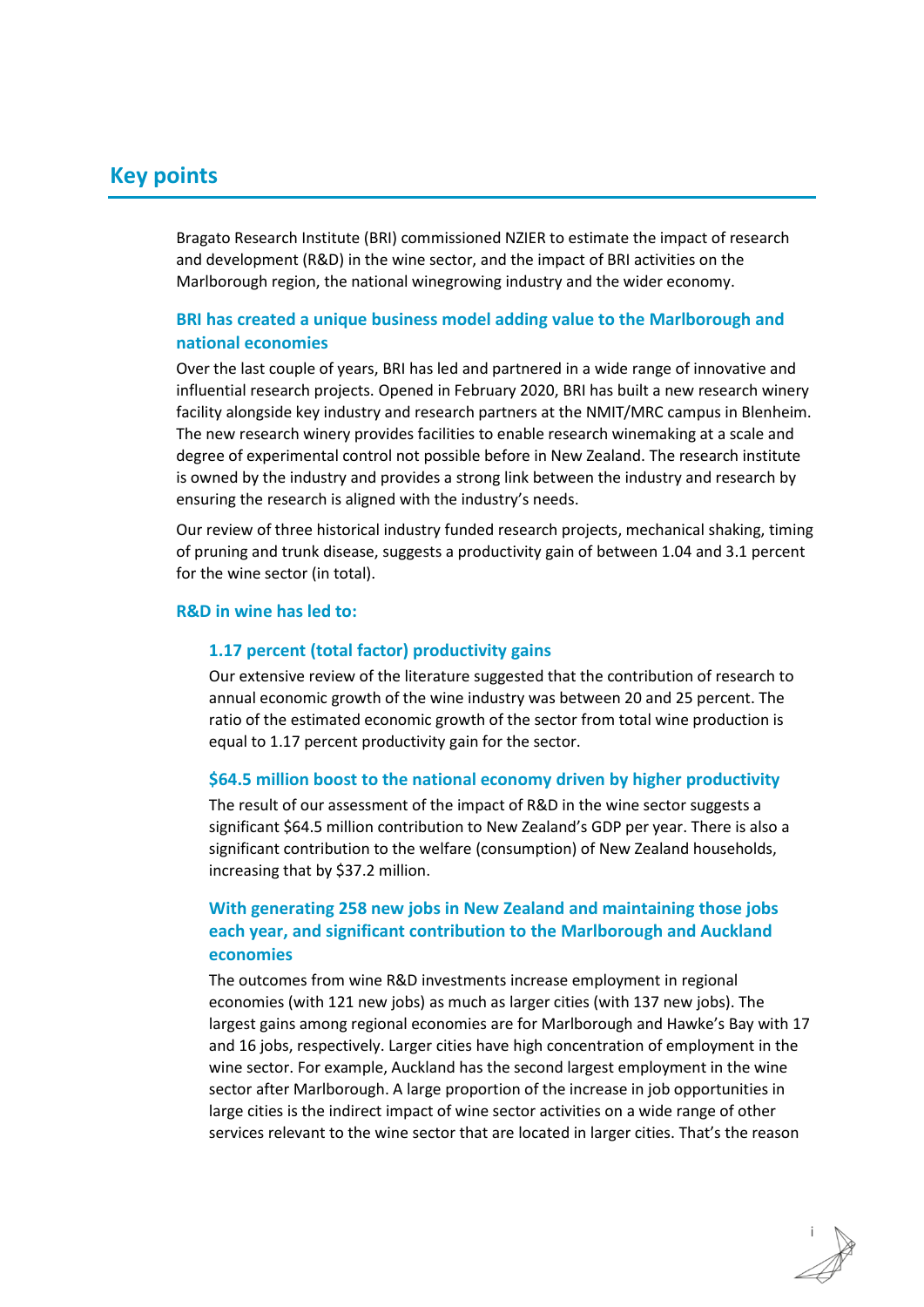for high gains to the economy of Auckland from R&D in wine. The investment brings positive outcomes for all regions.<sup>1</sup>

### **BRI's contribution to the national economy will be around \$8 million per annum, 2 including the benefits from economic activities from 30 new jobs that BRI created for the New Zealand economy**

We estimate that BRI's share of the total research fund will be between 10 to 15 percent.

This will be equal to a total of:

- \$8 million increase in the size of the national economy, with 30 new jobs for New Zealand. This is an increase in employment opportunities per year and is additional to the economy in absence of BRI. The immediate effect of BRI was the creation of 13 new positions – this is listed on their website. $3$
- \$2.2 million **increase** in the size of Marlborough's economy, including 3 more jobs.

#### <span id="page-4-0"></span>**Figure 1 Regional employment impact of R&D in the wine sector**



#### Source: NZIER

- <sup>1</sup> This is important to note that the investment will not lead to any cannibalisation across the regions.
- <sup>2</sup> This suggests that BRI activities will increase the size of the economy by \$8 million and will keep maintaining that size of the economy for each year.
- $3$  Four of the current positions are located outside Marlborough.

ii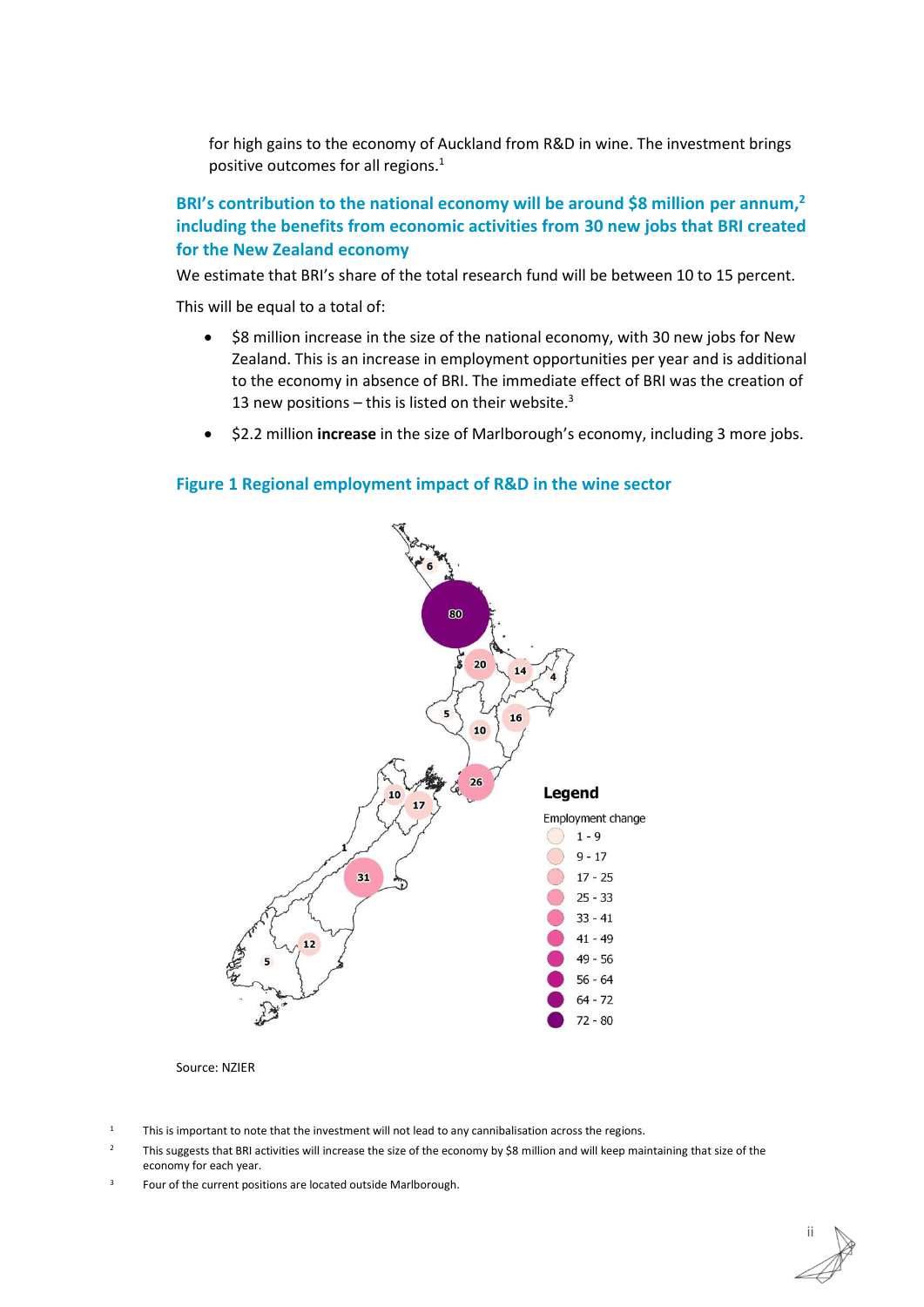### **Our estimated value of R&D would be higher if we were to account for an unobserved future**

Our study provides an estimation of the impact of R&D compared to the counterfactual of no R&D investment in today's economic circumstances. However, there are many other investments that are planned in different sectors across the country. A wide range of these investments are focused on the primary sector, which competes with the wine sector, to attract limited resources, including land and labour (see for example, Torshizian et al. (2020)). In the absence of R&D, the wine sector will be at a competitive disadvantage to the other sectors. Therefore, the estimated value of R&D in the wine sector would be significantly higher if we were to consider the unseen future investments in other sectors of the economy.

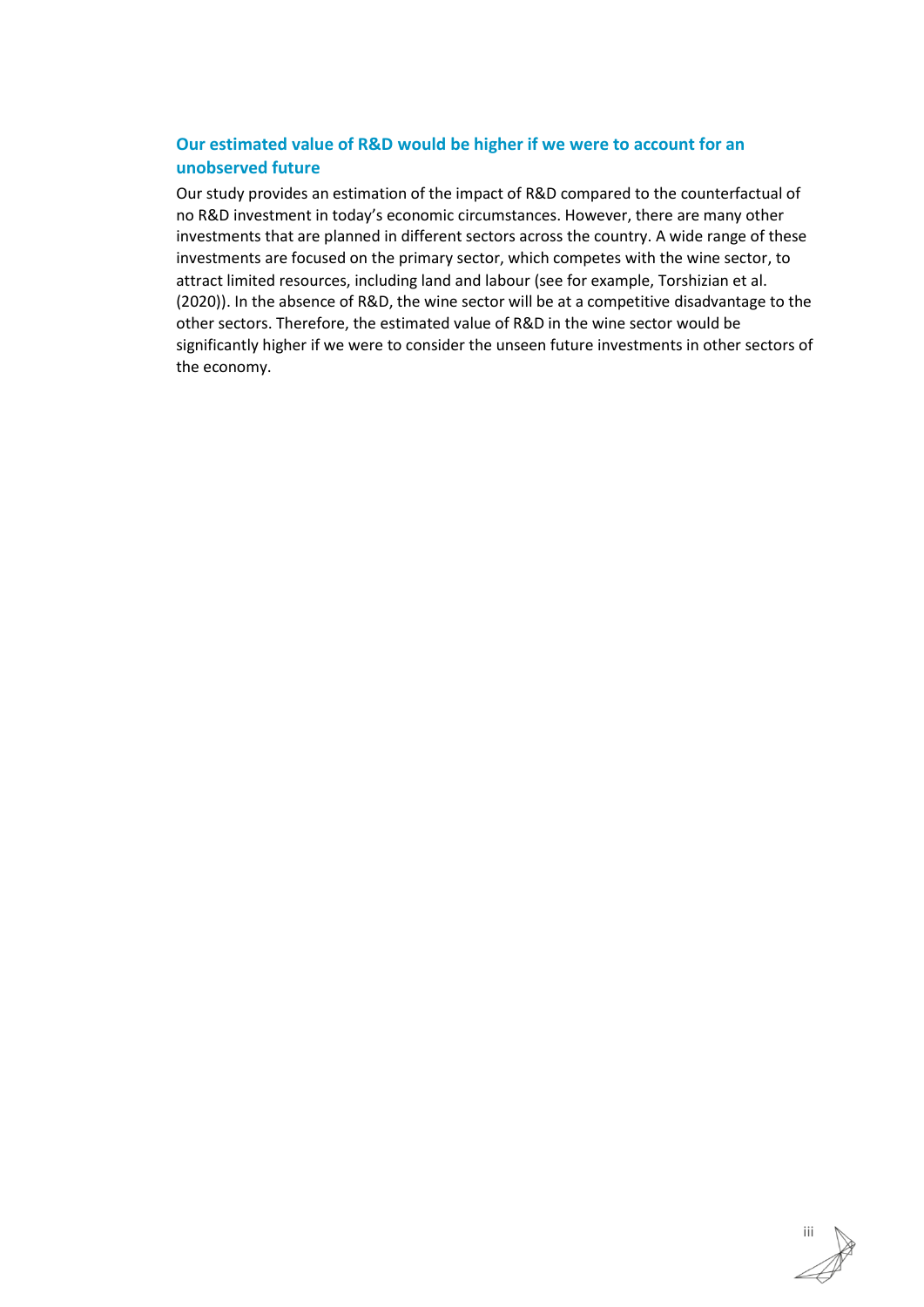# **Contents**

| $1 \quad \blacksquare$ |     |  |  |  |
|------------------------|-----|--|--|--|
| $2^{\circ}$            |     |  |  |  |
|                        | 2.1 |  |  |  |
|                        |     |  |  |  |
|                        |     |  |  |  |
| 3                      |     |  |  |  |
| $\overline{4}$         |     |  |  |  |
| 5                      |     |  |  |  |
| 6                      |     |  |  |  |
| $7^{\circ}$            |     |  |  |  |

# **Appendices**

# **Figures**

# **Tables**

| Table 7 A list of wine industry and BRI funded research leading to productivity gains for the wine |  |
|----------------------------------------------------------------------------------------------------|--|
|                                                                                                    |  |
|                                                                                                    |  |

iv<br> $\overline{\mathcal{L}}$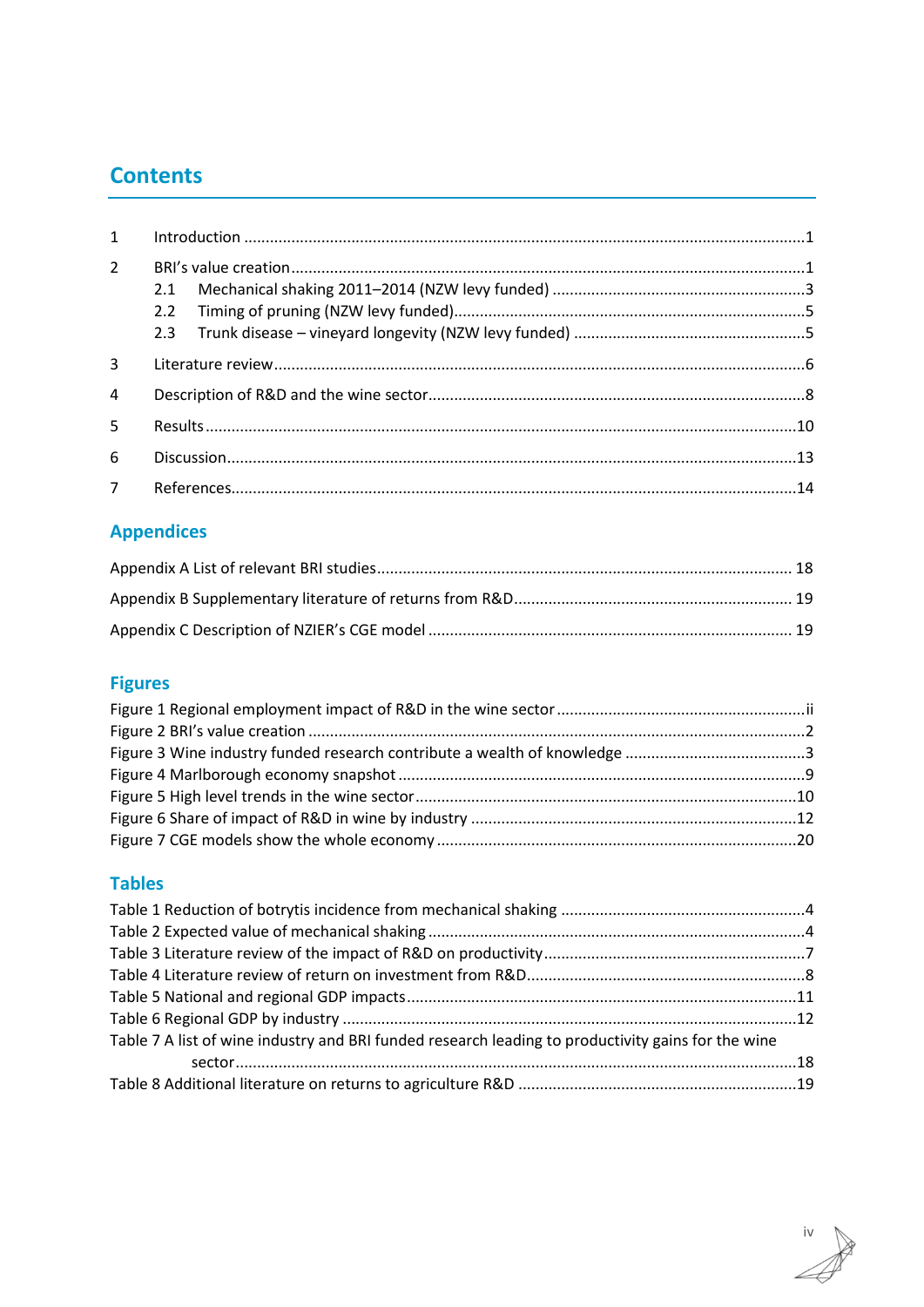### <span id="page-7-0"></span>**1 Introduction**

Bragato Research Institute (BRI) asked NZIER to estimate the economic impact of wine research and development (R&D), and BRI's research on the industry and the wider economy at regional and national levels.

For this analysis, NZIER used its regional The Enormous Regional Model of the New Zealand economy (TERM). This provides a detailed understanding of the relationships between the wine sector and other sectors of the economy. It also provides us with a precise estimation of the interactions between regional economies.

The positive externalities from an improved regional economy will in turn impact other regions' economies. The improved productivity of the economic sectors affected by the wine industry directly improves outcomes for New Zealand households, in particular their incomes and their consumption, and drives other (potentially indirect) positive impacts, such as improved health and subjective wellbeing.

The report first looks at the productivity gains from three research topics. Then in Section 3 we review the literature on the impact of research on productivity of the wine sector and the return on investment. Section 4 provides a description of the wine sector and R&D investment in New Zealand. In the last section, we present our results of the impacts on the national and regional economies.

# <span id="page-7-1"></span>**2 BRI's value creation**

BRI is the research centre of New Zealand Winegrowers. The vision of BRI is to transform the New Zealand grape and wine industry through research, innovation and extension. Opened in February 2020, BRI has built a new research winery facility alongside key industry and research partners at the NMIT/MRC campus in Blenheim. The new research winery provides facilities to enable research winemaking at a scale and degree of experimental control not possible before in New Zealand.

Industry research affects a wide range of drivers of productivity of the wine sector, including:

- the quality of soil
- vineyard management practices
- mix of grape varieties
- pest and disease control
- efficient use of water
- number of workers
- quality of workers (human capital)
- vield per hectare
- chemical inputs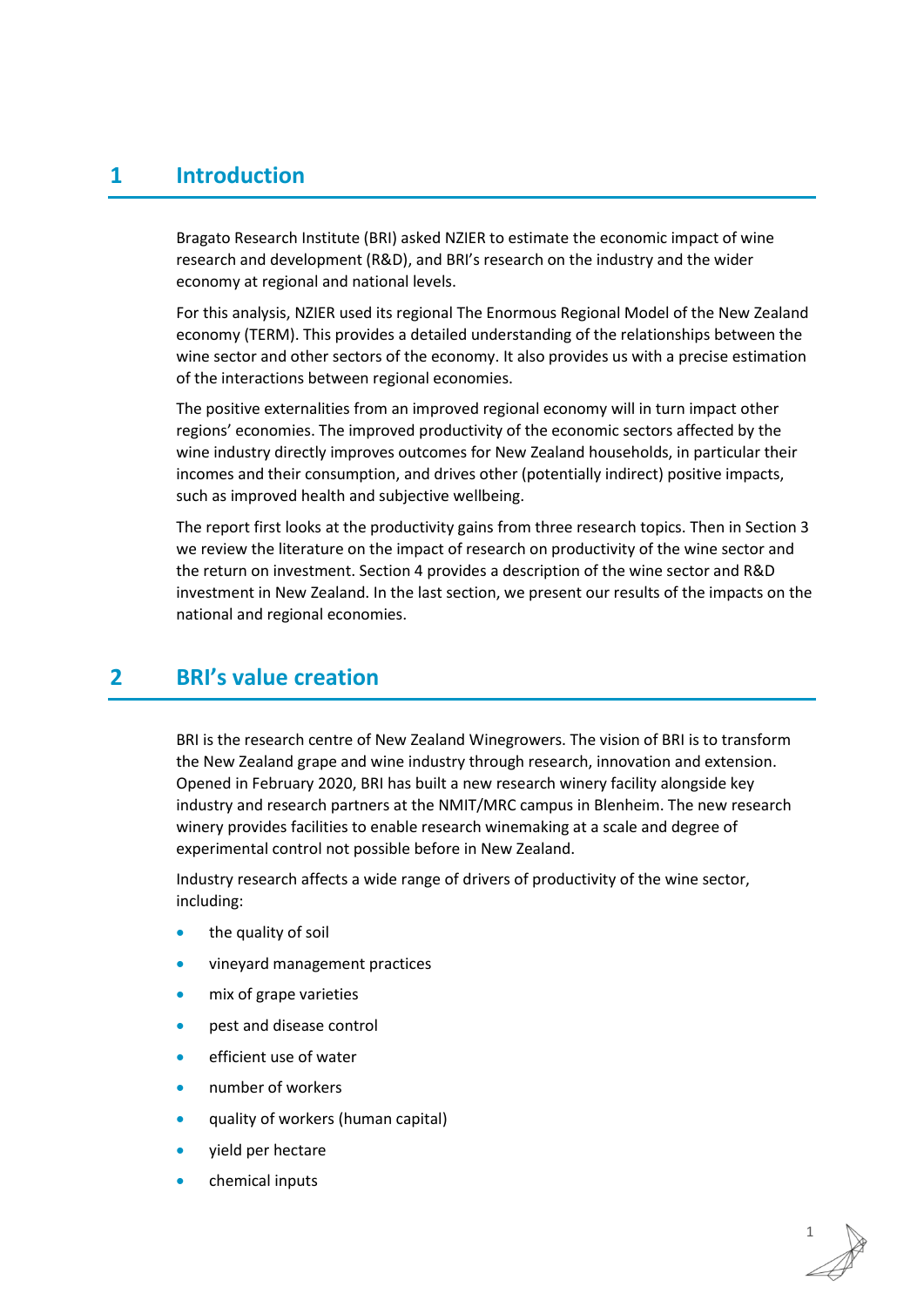technology.

BRI and NZIER identified a number of past and planned projects contributing to productivity. A list of relevant studies by New Zealand Wine (NZW) and BRI is presented in [Appendix A.](#page-24-0) BRI has contracted \$1.3 million in external spend with a range of research providers to be completed within the next four years.

<span id="page-8-0"></span>



Source: NZIER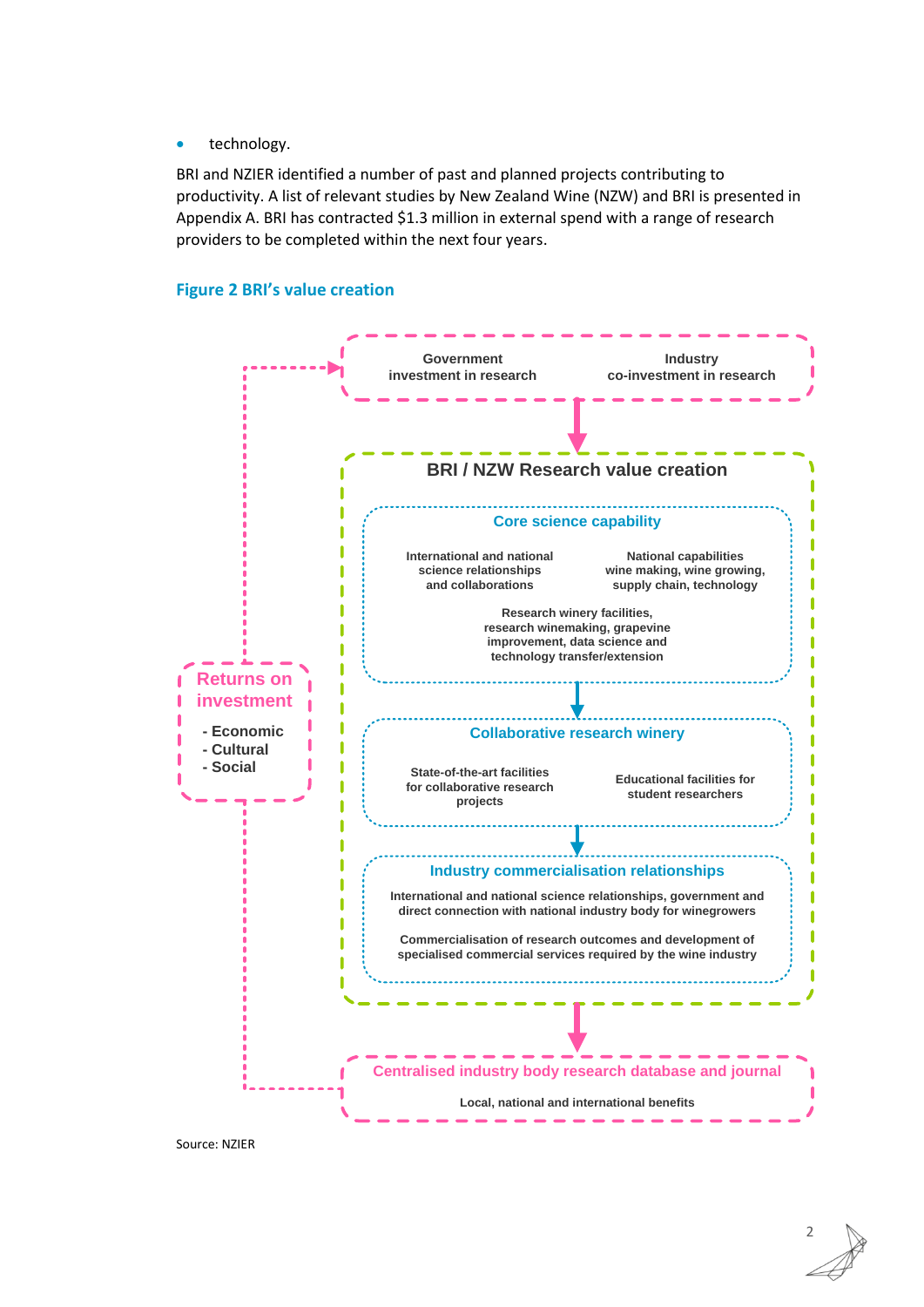I[n Figure 3,](#page-9-1) we present the number of scientific publications arising from wine industry funded research between 2002 and 2020. The outcomes of the research contribute to the accumulation of knowledge and further partnerships in the future.

<span id="page-9-1"></span>

#### **Figure 3 Wine industry funded research contribute a wealth of knowledge**

Source: BRI

We review the potential impact of a few of these studies on the production of the wine sector below.<sup>4</sup>

### <span id="page-9-0"></span>**2.1 Mechanical shaking 2011–2014<sup>5</sup> (NZW levy funded)**

The mechanical shaking of trash, e.g. dead leaves and shoots, out of bunches reduces the opportunity for infection with botrytis. Mechanical shaking is common in New Zealand and experts suggest that it is the preferred method in Marlborough, Gisborne and Nelson, with around 50 percent of the regions' vineyard area being mechanically shaken.<sup>6</sup>

Results from the research found at least a 50 percent reduction in botrytis levels for shaken vines with no crop loss (Peerce, 2015). Incidence of botrytis in Sauvignon Blanc vines reduced from 12.6 percent to 2.2 percent after vines were shaken. Similar results were found for Waipara Chardonnay, reducing botrytis levels from 13.6 percent to 3.6 percent. Winegrowers benefit from increasing the value of their crop yields where they would otherwise be penalised for high botrytis levels or risk having crops having unacceptable botrytis levels and not being harvested.

We have used the available information to estimate the impact of the studies. However, we do not have enough information on the rate of adoption of the outcomes from the studies. Hence, we have assumed that the use of the recommended outcomes from the research studies indicate the adoption of their findings.

<sup>5</sup> [https://issuu.com/ruralnewsgroup/docs/wg\\_92\\_june-july\\_new](https://issuu.com/ruralnewsgroup/docs/wg_92_june-july_new)

The proportion is derived from the best information available to us based on experts' advice.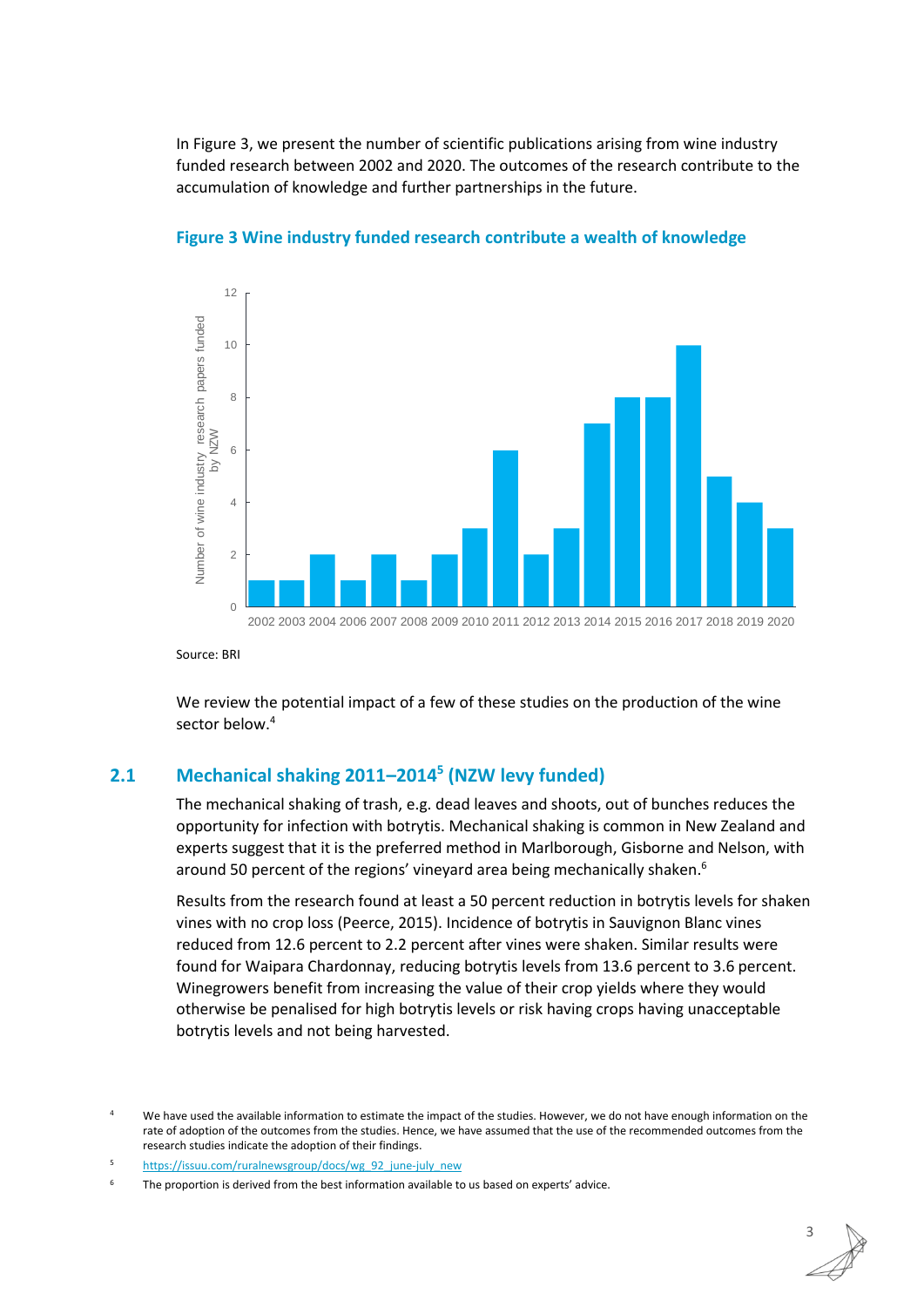| <b>Variety and region</b>                         | Control % of<br>total incidence | Shaken % of<br>total incidence | <b>Botrytis % of</b><br>reduction |
|---------------------------------------------------|---------------------------------|--------------------------------|-----------------------------------|
| Sauvignon Blanc<br>Marlborough                    | 9.5                             | 3.5                            | 63.0                              |
| Chardonnay<br>Marlborough                         | 3.6                             | 0.6                            | 83.0                              |
| Pinot Noir Abel/Tasman &<br>Marlborough           | 3.0                             | 0.7                            | 77.0                              |
| Sauvignon Blanc<br>25-yr-old vines<br>Marlborough | 12.6                            | 2.2                            | 83.0                              |
| <b>Riesling</b><br>Waipara                        | 5.3                             | 1.3                            | 76.0                              |
| Chardonnay<br>Waipara                             | 13.6                            | 3.6                            | 74.0                              |

#### <span id="page-10-0"></span>**Table 1 Reduction of botrytis incidence from mechanical shaking**

Source: NZ Winegrowers, 2015

Estimated cost for botrytis p.a. is \$3,960 per hectare, accounting for costs in hand thinning grape bunches and the replacement costs of lost crop. Conditions vary year to year, so that high botrytis levels occur in 8 out of every 10 years. At a cost of \$400 p.a. each year mechanical shaking provides an expected value of \$2,768 per hectare.

#### <span id="page-10-1"></span>**Table 2 Expected value of mechanical shaking**

| Per annum, per ha |  |
|-------------------|--|
|-------------------|--|

| <b>Mechanical shaking for botrytis</b>            | <b>Value</b> |
|---------------------------------------------------|--------------|
| Hand thinning bunches/vines and cost of lost crop | $-53,960$    |
| 80% change of occurrence                          | 80%          |
| <b>Expected losses</b>                            | $-53,168$    |
| Cost of mechanical shaking                        | $-5400$      |
| Expected savings from mechanical shaking?         | \$3,168      |
| Expected value of mechanical shaking <sup>8</sup> | \$2,768      |

Source: Preece, 2015

4

<sup>&</sup>lt;sup>7</sup> The risk of crop loss is accounted for. The author mentions that 'Mechanical thinning can reduce botrytis risk without reducing crop loads'.

<sup>8</sup> This is the value in comparison with hand thinning.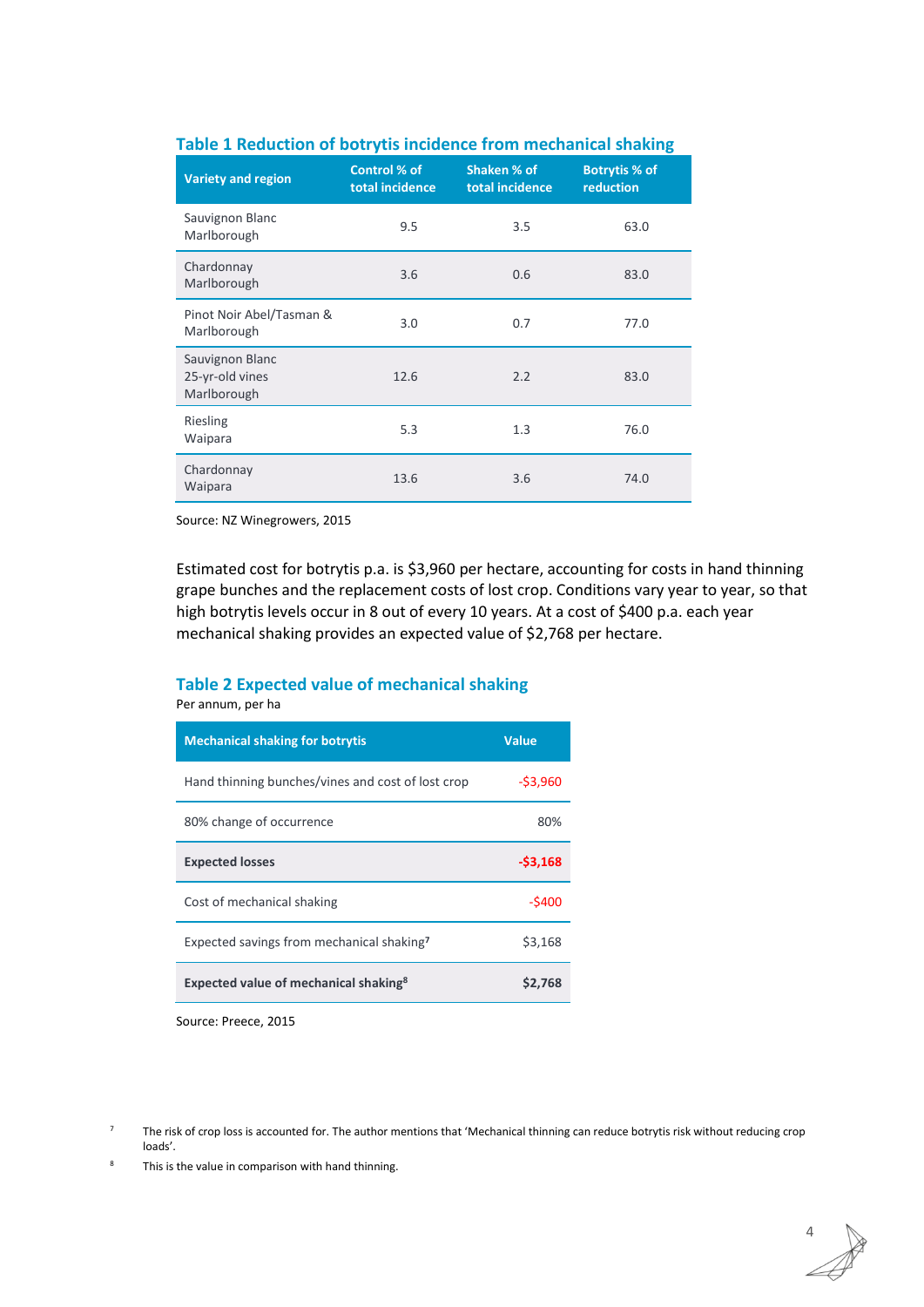We assume uptake rates of 50 percent for Gisborne, 10 percent for Hawke's Bay, 50 percent for Marlborough, 40 percent for Nelson and 5 percent for Central Otago.<sup>9</sup> Applying these uptake rates on vineyards yields over the last 10 years, we estimate **a (total factor) productivity of 1.5 percent from mechanical shaking**. 10

#### <span id="page-11-0"></span>**2.2 Timing of pruning (NZW levy funded)**

Confirmation that pruning could be done early without loss to next season's yield enables an earlier start to pruning. Earlier pruning spreads the workload over a longer period, which increases the hectares able to be pruned in a labour-shortage situation.

With the results derived from the timing-of-pruning research, we expect the timing of pruning to extend by 1 month. That is equal to a 20 percent increase in the chance of pruning. The impact of timing of pruning can be more significant in unexpected situations such as the lockdown of COVID-19 that may lead to a shortage of seasonal workers, which, if that occurred would likely lead to significant loss of crops.

If growers did not start pruning earlier, due to the labour constraint, they may need to change their pruning type from 4 cane Vertical Shoot Positioned (VSP) to 2 cane VSP, 2 arm cordon or 4 arm cordon. Calculations from BRI and NZIER suggest that this will lead to a loss in income of between \$11,300 and \$3,800 per hectare. We take a conservative approach and assume that this change is only applicable to one-fifth of the annual yield.<sup>11</sup> That is equal to a total value between \$19 million and \$56.5 million for the Marlborough region. Therefore, **the (total factor) productivity gain will be between 1.04 and 3.1 percent. 12**

#### <span id="page-11-1"></span>**2.3 Trunk disease – vineyard longevity<sup>13</sup> (NZW levy funded)**

*Eutypa* and *botryosphaeria* dieback (ED and BD), caused by fungal species of the *Diatrypaceae* and *Botryosphaeriaceae*, respectively, are major grapevine trunk diseases (GTD) worldwide, causing significant yield and quality reduction. They threaten the sustainability of the New Zealand wine industry and are becoming more prevalent as vineyards age (Sosnowski, Mundy and Jong, 2020). In many wine regions of Australia, up to 100 percent of vines in older vineyards are diseased, and yield losses of 1500 kg/ha have been reported (Wicks and Davies, 1999).

In California, the cost of trunk diseases to the industry has been estimated at \$US260 million per annum (Siebert, 2001). In New Zealand, GTD threatens the entire national crop which is equal to 38,680 hectares in 2019 (NZ Winegrowers, 2012) and has been estimated to cause **14 percent reduction in vineyard profitability** (Mundy and Manning, 2007) with 54 percent and 68 percent of surveyed vineyards recorded with species that cause ED and BD, respectively (Mundy et al. 2009).

Uptake rate assumptions provided by field experts.

<sup>10</sup> The productivity gains for the growers that adopt the mechanical shaking is 5.1–11.2% p.a. For this calculation, we have applied the uptake rates to the total harvest area in different regions. This provides us with the number of hectares that have adopted the mechanical shaking techniques. We multiplied this by the per hectare savings from adopting mechanical shaking. This provided us with the dollar value of increased production (from less loss of crop). This increased production as a ratio of total GDP of the wine sector is equal to the (total factor) productivity gain of 1.5%.

11 That is because we assume the change will only be applicable to the 1 month extra time derived from the timing of pruning research.

 $12$  For the estimation of the productivity gain, we have assumed the gains will only be limited to the Marlborough region and have estimated the productivity gains at national level.

<sup>13</sup> https://issuu.com/winepressmagazine/docs/winepress - june 2019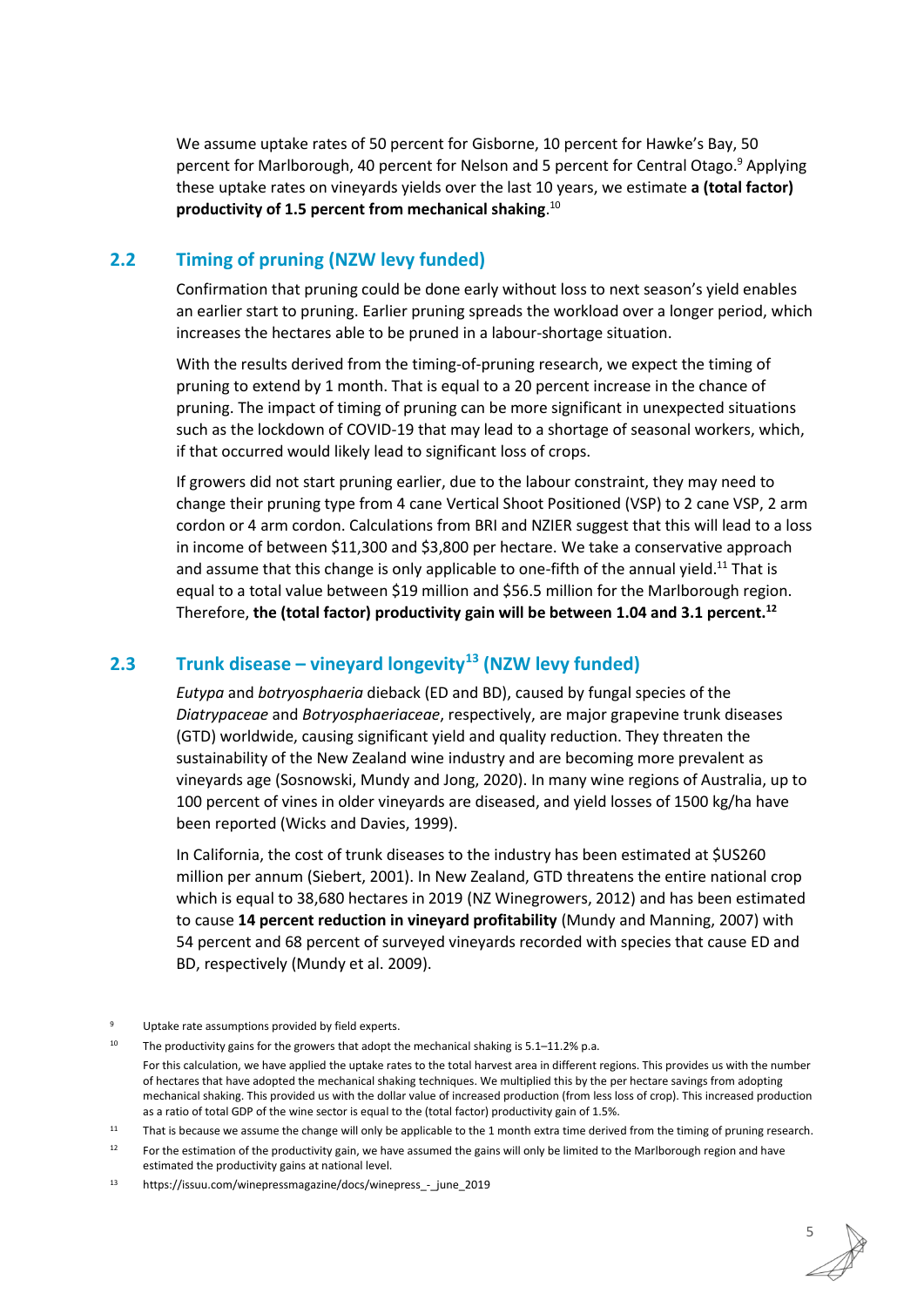Recent New Zealand Wine research develops more practical and efficient methods for the protection of pruning wounds against infection by identifying effective fungicides that can be applied with tractor-driven sprayers (Sosnowski and Mundy, 2019). If this could become a routine practice in New Zealand vineyards, it has the potential to increase production by up to an extra \$20 million each year. Furthermore, the use of remedial surgery could produce a further \$20 million annually (Sosnowski and McCarthy, 2017). Based on our estimation, the outcomes of the trunk disease research will lead to **a total of 1.6 percent improvement in (total factor) productivity**.

# <span id="page-12-0"></span>**3 Literature review**

NZIER conducted a literature review of the impact of R&D in the agriculture sector, including the horticulture and the viticulture sectors, on (total factor) productivity.<sup>14</sup> This gives us an understanding of the impact of \$1 spent on R&D in the wine sector on production. A summary of the most relevant studies is presented i[n Table 3.](#page-13-0)

The literature suggests a very wide range of productivity gains from R&D in agriculture. One possible factor is that the productivity gains from R&D are sensitive to the stage of development of the sector and the region. The number of studies in New Zealand is limited. Hall & Scobie (2006) estimated the impact of R&D in New Zealand and concluded that while R&D plays a significant role in productivity of the agriculture sector, as a small, open economy New Zealand depends on the knowledge flow from overseas.<sup>15</sup> One of the key models in Hall & Scobie (2006) estimated that domestic R&D produced an annual rate of return of 17 percent.

The most relevant study on the impact of research in agriculture in New Zealand is Greer & Kaye-Blake (2017). They estimated the impact of research on five primary industries: apple, avocado, kiwifruit, seafood and wine. The methodology used for their estimates consisted of a range of expert workshops to understand the key influences on productivity growth of the industries and estimation of the GDP impact from the key influences for each industry. Their results suggested that the research contribution to economic growth of the industries was between 20 and 25 percent.

We use the estimated productivity gains as an input to our CGE model, which is outlined in Appendix C. NZIER's regional CGE model specifically models the Marlborough economy and the interlinkages among the different Marlborough industries, and demonstrates how the Marlborough economy both drives the wider New Zealand economy and is connected to other regional economies.<sup>16</sup>

<sup>14</sup> While the impact on viticulture sector is more relevant to the topic of our study, because of the limitations in the literature, we also included studies on the agriculture industry as a whole in our review of the literature.

<sup>15</sup> Another important reason for differences in findings of different studies of the impact of R&D is their methodology. For more details see Greer and Kaye-Blake (2017).

<sup>&</sup>lt;sup>16</sup> Our model is highly detailed, incorporating 106 industries, 201 commodities, as well as specific modelling of the household, government and export sectors in Marlborough and across New Zealand.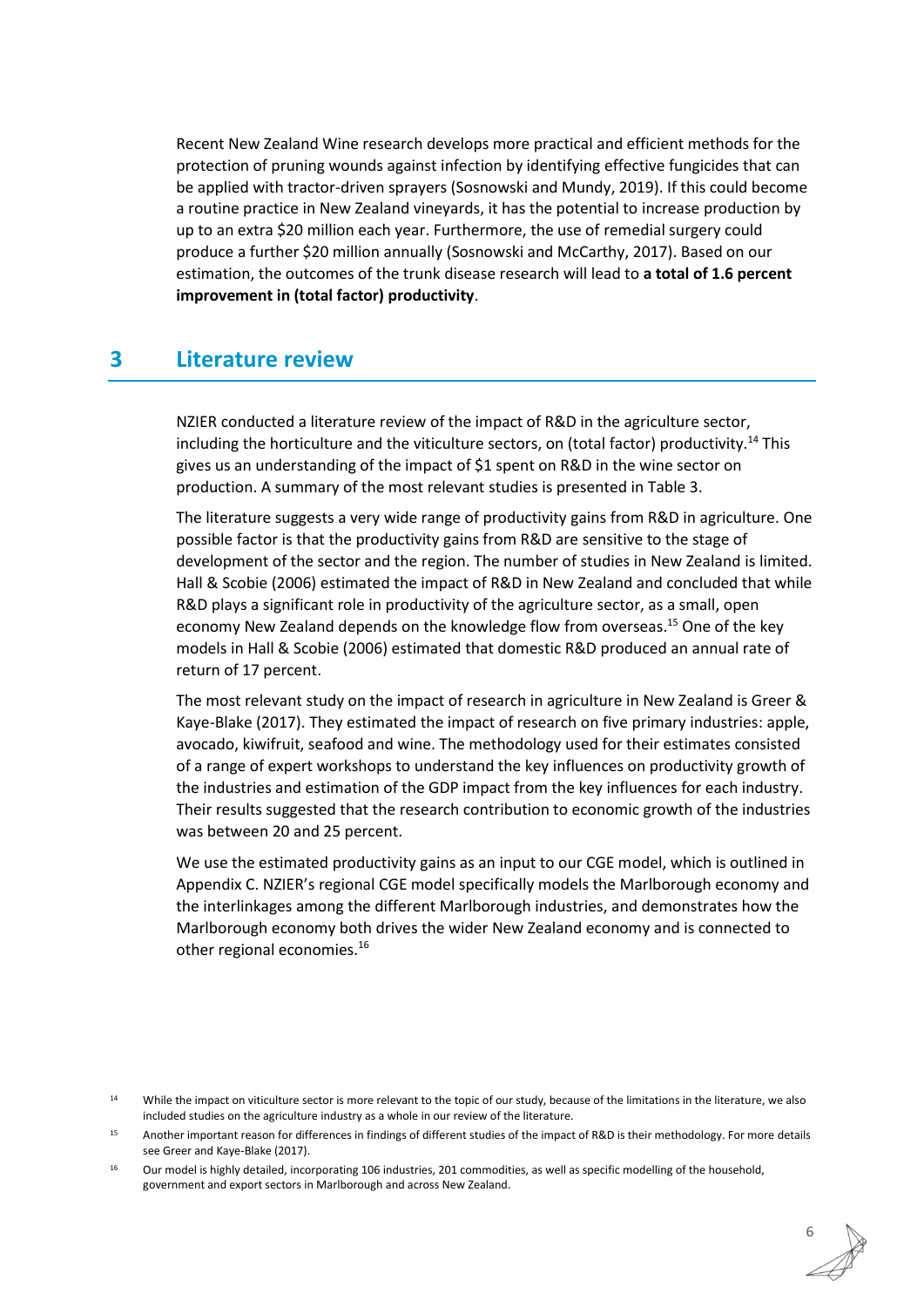#### <span id="page-13-0"></span>**Table 3 Literature review of the impact of R&D on productivity**

For agriculture industry including wine sector

| <b>Date</b> | <b>Title</b>                                                                                                                       | Author(s)                                                | <b>Industry</b> | <b>Region</b>       | <b>Productivity</b><br>impact pa |
|-------------|------------------------------------------------------------------------------------------------------------------------------------|----------------------------------------------------------|-----------------|---------------------|----------------------------------|
| 2020        | Assessing the long-term<br>impact of agricultural research<br>on productivity: Evidence from<br>France                             | Lemarié et al.                                           | Agriculture     | France              | 0.15%                            |
| 2013        | Impacts of Public, Private, and<br>R&D Investments on Total<br><b>Factor Productivity Growth in</b><br><b>Tunisian Agriculture</b> | Boubaker Dhehibi,<br>Roberto Telleria,<br>Aden Aw-Hassan | Agriculture     | Tunisia             | 0.50%                            |
| 2012        | Role of Agricultural Research<br>and Extension in Enhancing<br>Agricultural productivity in<br>Punjab, Pakistan                    | Nadeem and<br>Mushtag                                    | Agriculture     | Punjab,<br>Pakistan | 0.57%                            |
| 2006        | Trends in Research,<br>Productivity Growth and<br>Competitiveness in Agriculture<br>in New Zealand and Australia                   | J.D. Mullen, G. M.<br>Scobie and J. Crean                | Agriculture     | Australia           | 1.20%                            |
| 2011        | Research and productivity in<br>Thai agriculture                                                                                   | Waleerat<br>Suphannachart and<br>Peter Warr              | Agriculture     | Thailand            | $5.9 - 6.7%$                     |
| 2009        | Productivity growth and the<br>effects of R&D in African<br>agriculture                                                            | Alene, Arega D.                                          | Agriculture     | Africa              | 4.00%                            |

As shown i[n Table 4,](#page-14-1) a wide range of literature provided information on the return on investment from R&D in agriculture. As illustrated, the return on investment ranges between 15 and 20 percent for most of the investments (with some exceptionally high numbers).

7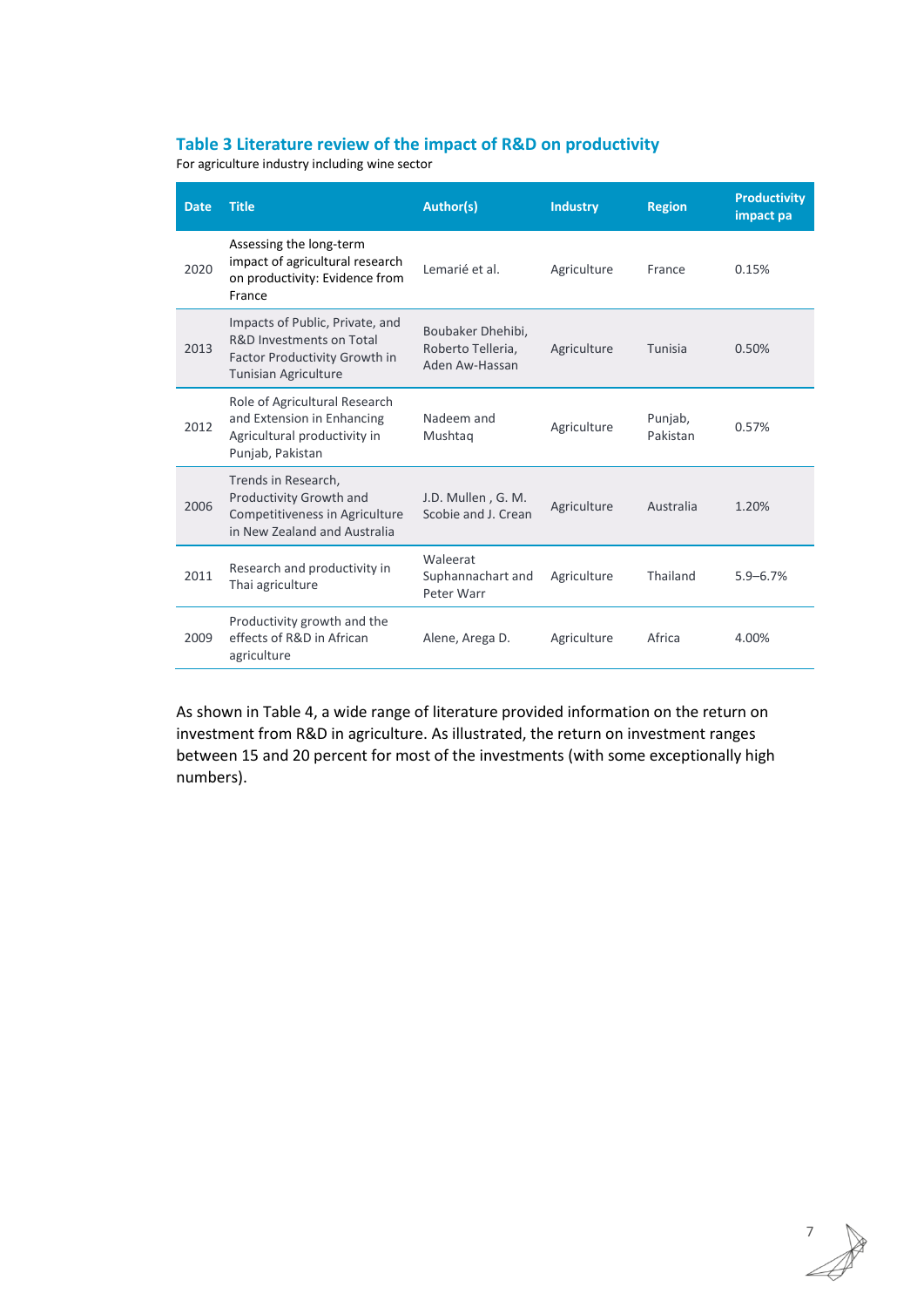#### <span id="page-14-1"></span>**Table 4 Literature review of return on investment from R&D**

| <b>Date</b> | <b>Title</b>                                                                                                                                                                              | <b>Author(s)</b>                                     | <b>Industry</b> | <b>Region</b>                             | <b>Return on</b><br>Investment |
|-------------|-------------------------------------------------------------------------------------------------------------------------------------------------------------------------------------------|------------------------------------------------------|-----------------|-------------------------------------------|--------------------------------|
| 2017        | The impacts of research in an era<br>of more stringent performance<br>evaluation                                                                                                          | Glen Greer and<br><b>Bill Kaye-Blake</b>             | Agriculture     | <b>New</b><br>Zealand                     | 21% of industry<br>growth      |
| 2010        | The Benefits from Agricultural<br>Research and Development,<br>Innovation, and Productivity<br>Growth, OECD Food, Agriculture<br>and Fisheries Papers,<br>No. 31, OECD Publishing, Paris. | Julian M. Alston                                     | Agriculture     | Various                                   | 20-80% p.a.                    |
| 2009        | Agricultural research: Implications<br>for productivity in New Zealand<br>and Australia                                                                                                   | J.D. Mullen, G.<br>M. Scobie & J.<br>Crean           | Agriculture     | <b>New</b><br>Zealand<br>and<br>Australia | 15-20% p.a.                    |
| 2006        | The Role of R&D in Productivity<br>Growth: The Case of Agriculture in<br>New Zealand: 1927 to 2001 (WP<br>06/01                                                                           | Hall, Julia<br>Scobie, Grant M<br><b>Treasury NZ</b> | Agriculture     | <b>New</b><br>Zealand                     | 17% p.a.                       |

# <span id="page-14-0"></span>**4 Description of R&D and the wine sector**

With a total export value of \$1.83 billion, the wine sector contributed 2.2 percent of New Zealand's exports in 2019. The average export price of wine increased by 1 percent, compared to 2018, to \$6.74 per litre. As a major factor of production, there is still commercially viable land available and the sector will not reach its supply capacity until 2028 (NZ Winegrowers, 2019).

The total expenditure of R&D in the wine sector is unclear. Based on Statistics NZ's R&D survey, the total amount of R&D investment in 'beverage and tobacco manufacturing', including 'wine and other alcoholic beverage manufacturing', in 2018 was \$9 million. Based on our review of the literature and expert advice, the Statistics NZ figure significantly under-reports the R&D expenditure in the wine industry. Jordan & McCarthy (2016) provided an example for 5 companies' expenditure on R&D that summed up to a total of \$6.02 million, whereas the figure reported in the Statistics NZ's R&D survey for the same companies was \$48,000.

BRI has received a total funding of \$12.5 million from the Ministry of Business, Innovation and Employment over 5 years. Between 2018 and 2022, BRI manages total value of \$22 million research funded by NZ Winegrowers and government R&D funds. On average, BRI spends \$4.5 million on own research activity per year. This is in addition to \$1.3 million in external spend on research contracted to other organisations within the next four years.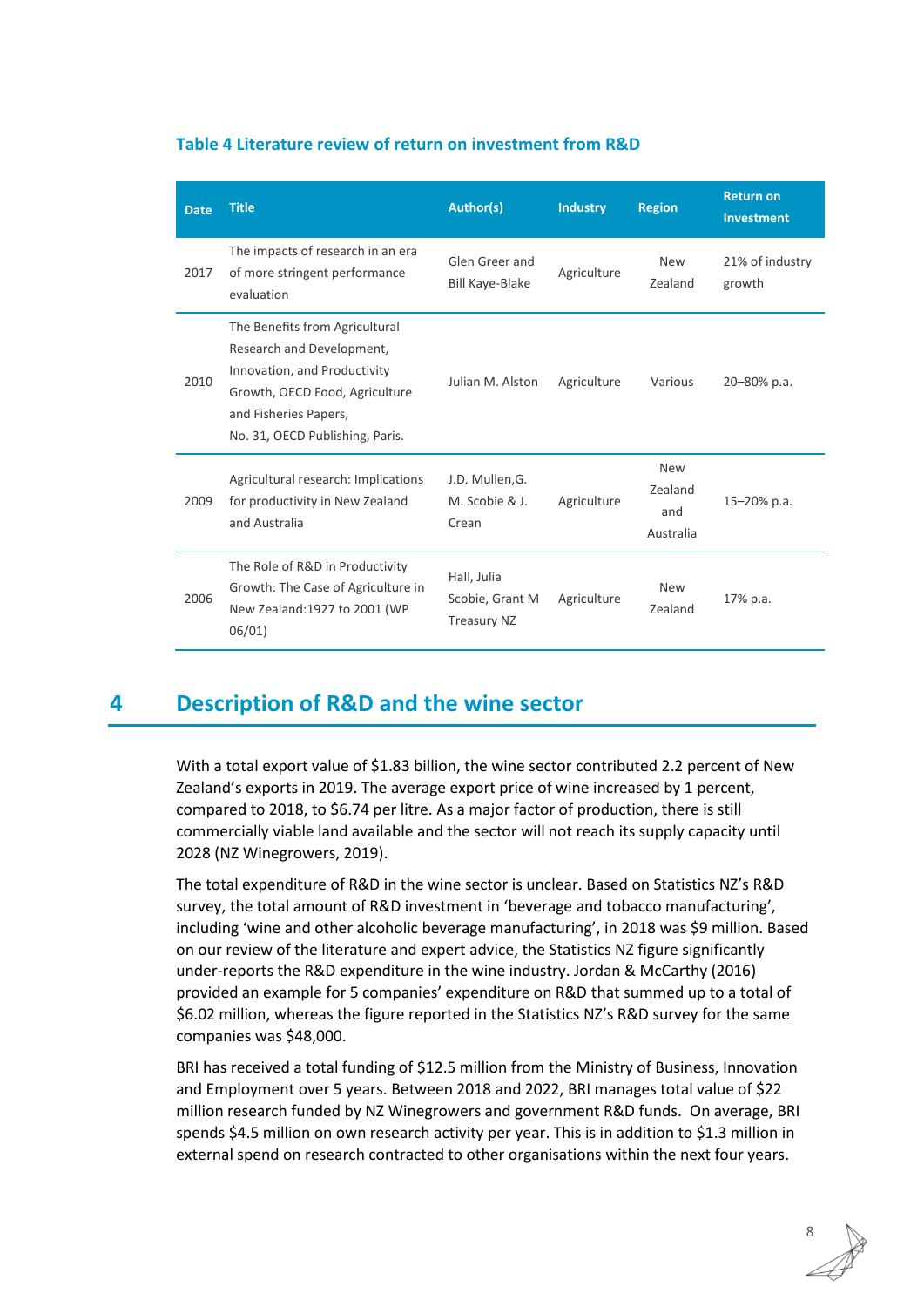[Figure 4](#page-15-0) shows an aggregated industry-level snapshot of the Marlborough economy extracted from our CGE database. It shows that **the wine sector accounts for 19 percent of Marlborough's economy**.



#### <span id="page-15-0"></span>**Figure 4 Marlborough economy snapshot**

Source: NZIER (2017), Statistics NZ, NZ Wine

[Figure 5](#page-16-1) provides a description of the changes in the wine production and exports over time. The significant events are highlighted in the graph.

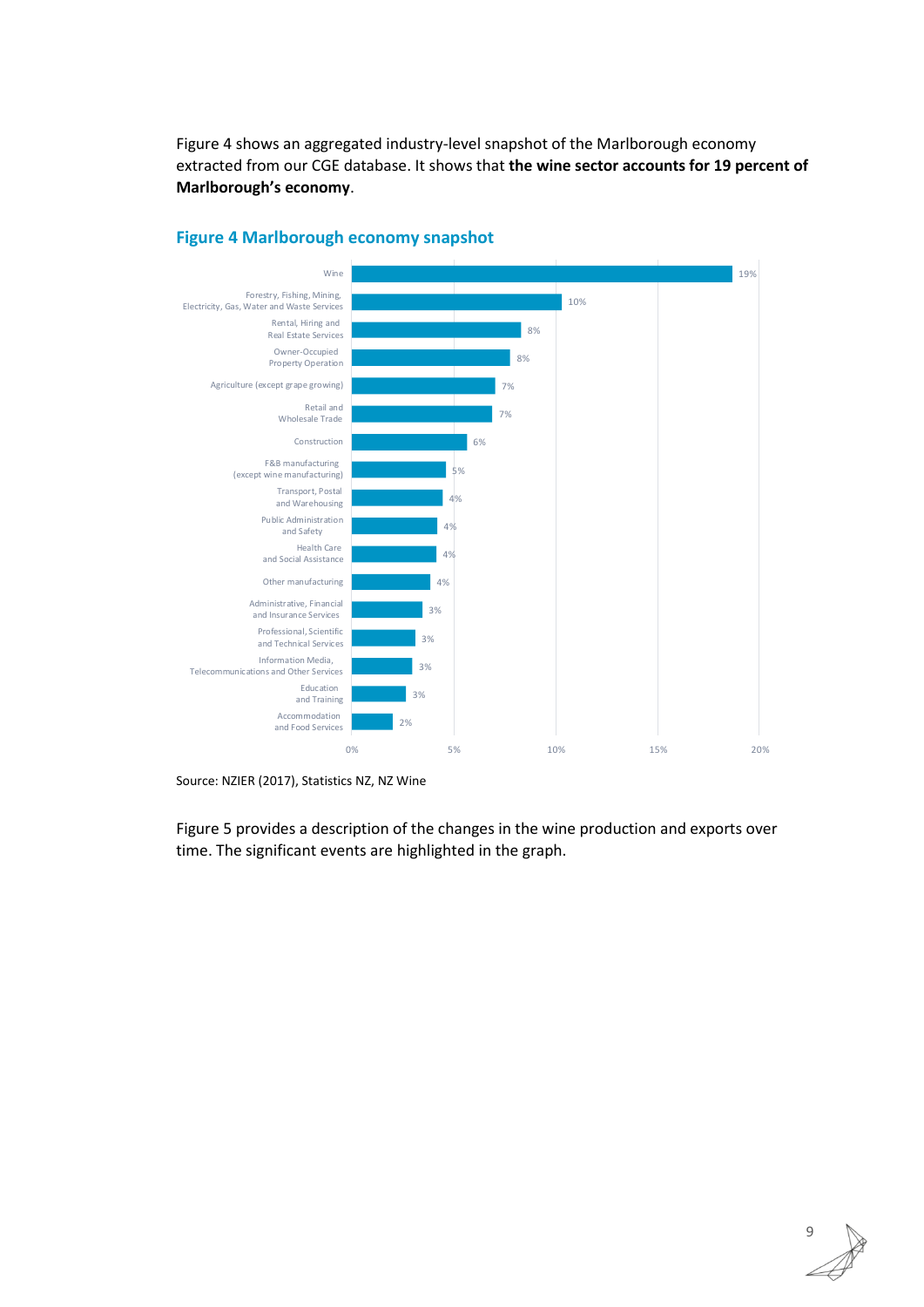<span id="page-16-1"></span>

#### **Figure 5 High level trends in the wine sector<sup>17</sup>**

# <span id="page-16-0"></span>**5 Results**

As discussed in Section 3, we used the results from Greer and Kaye-Blake (2017) to estimate the productivity gains for the wine sector. This is equal to a 1.17 percent increase in the (total factor) productivity of the wine sector. This figure is slightly less than the productivity gains that we calculated in the three case studies of industry funded research in Sections 2.1, 2.2 and 2.3 above.

The outcomes of R&D are available to be applied throughout New Zealand industries. We have used our CGE model of the New Zealand economy to estimate the economic impact of the estimated productivity gains from research in wine – for technical details of our CGE modelling see [Appendix C.](#page-25-1) The national and regional impacts are shown i[n Table 5.](#page-17-0) Our results suggest that **each year,** wine R&D leads to:

- an increase in exports by \$41 million
- an increase in the size of the national economy by \$64.5 million
- a boost in household consumption by \$37.2 million
- and 258 new jobs for the economy.

Source: NZIER, Statistics NZ, NZ Wine, RBNZ, Greer and Kaye-Blake (2017)

<sup>&</sup>lt;sup>17</sup> The Sauvignon Blanc 'recipe' refers to the research programmes that have informed vineyard and winery practices that help winegrowers optimize quality recipe for Sauvignon Blanc and have led to an increase in sales of Sauvignon Blanc.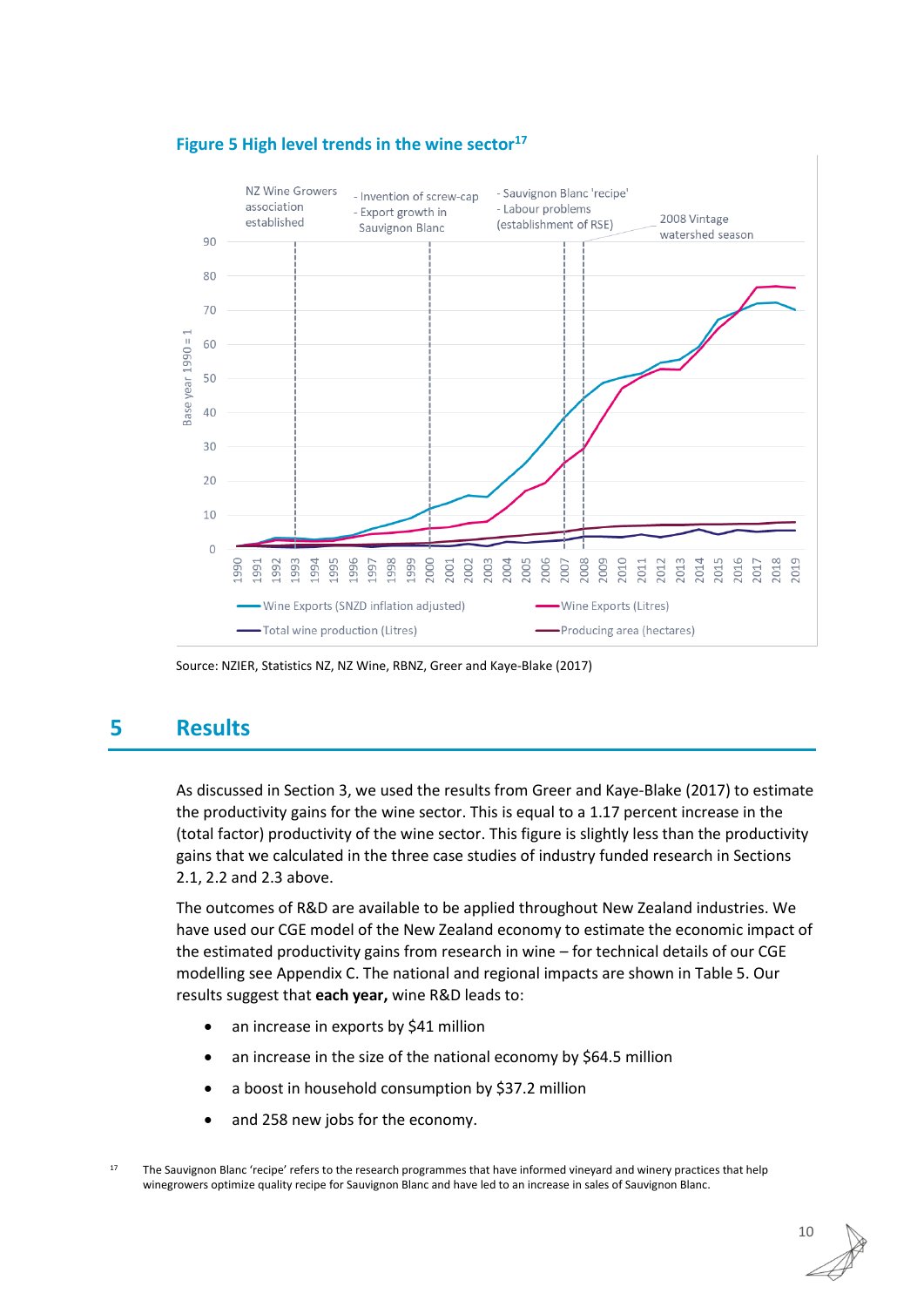The impact is larger for Auckland, Marlborough and Wellington, but all regions are positively affected.

| <b>Region</b>      | <b>GDP</b><br>\$ millions | <b>Export</b><br>\$ millions | <b>Wages</b><br>\$ millions | <b>Household</b><br>consumption<br>\$ millions | <b>Employment</b><br>(number) |
|--------------------|---------------------------|------------------------------|-----------------------------|------------------------------------------------|-------------------------------|
| Auckland           | 22.2                      | 11.56                        | 5.27                        | 12.69                                          | 80                            |
| Bay of Plenty      | 2.9                       | 1.51                         | 0.66                        | 1.96                                           | 14                            |
| Hawke's Bay        | 4.2                       | 3.74                         | 0.77                        | 2.03                                           | 16                            |
| Wellington         | 6.17                      | 3.33                         | 1.54                        | 4.09                                           | 26                            |
| Tasman / Nelson    | 1.95                      | 1.67                         | 0.4                         | 1.06                                           | 10                            |
| Marlborough        | 8.99                      | 8.39                         | 1.51                        | 2.43                                           | 17                            |
| Canterbury         | 6.5                       | 3.82                         | 1.54                        | 4.27                                           | 31                            |
| Otago              | 2.99                      | 2.04                         | 0.7                         | 1.89                                           | 12                            |
| Other              | 8.6                       | 4.99                         | 1.87                        | 6.74                                           | 51                            |
| <b>New Zealand</b> | 64.5                      | 41.05                        | 14.26                       | 37.16                                          | 258                           |

#### <span id="page-17-0"></span>**Table 5 National and regional GDP impacts**

Source: NZIER

The positive impact of R&D in the wine sector goes beyond the initial gains for the wine sector. As illustrated i[n Figure 6,](#page-18-0) a wide range of industries, such as finance services, food and beverage, retail, business services and transport, are positively affected by the outcomes from improvements in the wine sector.

With 1,100 employees, Auckland has the second largest employment in the wine sector after Marlborough (1,350 employees). There is also a wide range of other services relevant to the wine sector located in Auckland. An improvement in the wine sector's production will benefit all the relevant sectors, such as food and beverage, retail and road and rail transport. Therefore, Auckland benefits from both the direct boost to production of its wine sector and from the boost to other relevant services as illustrated in [Table 6.](#page-18-1)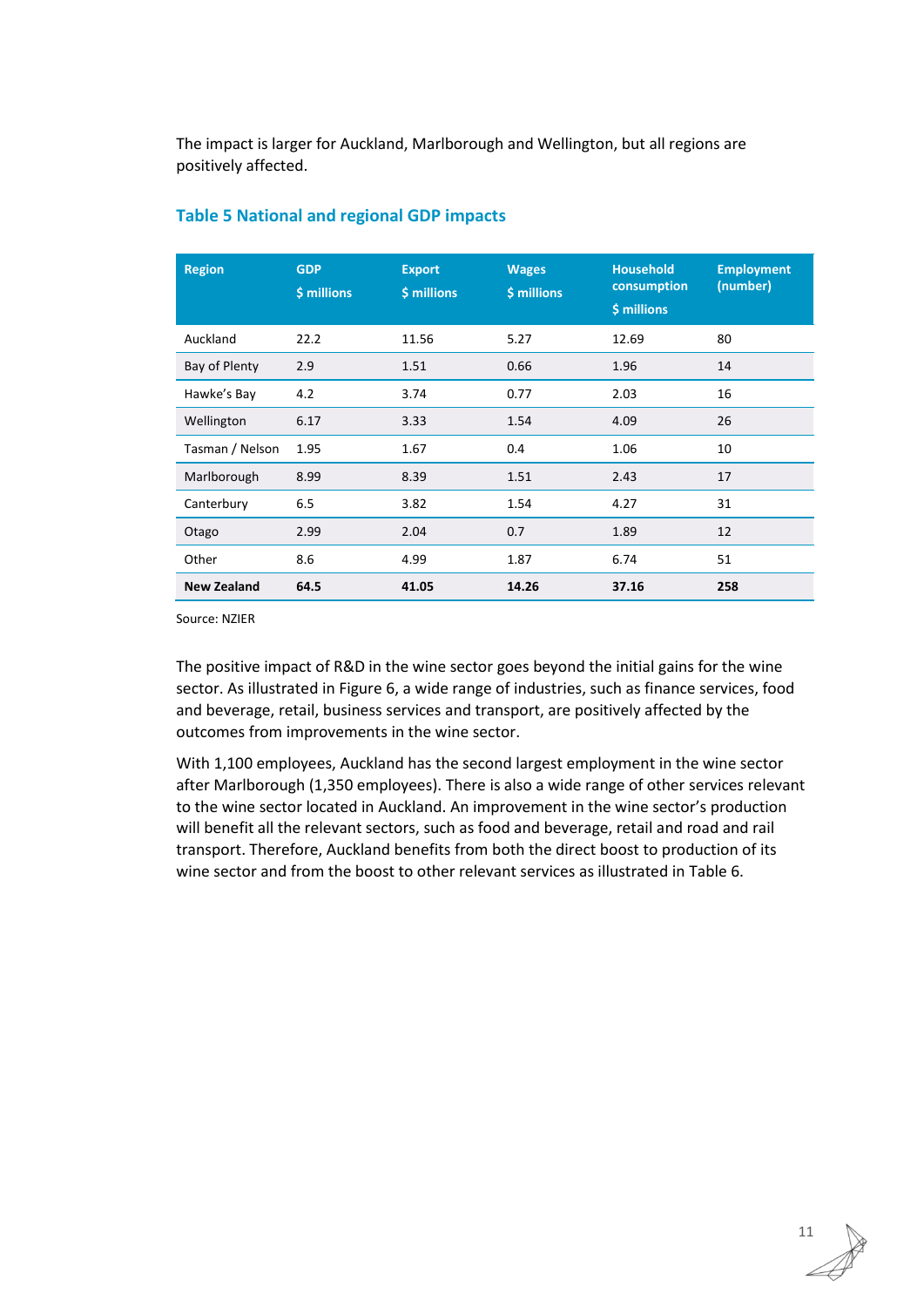<span id="page-18-0"></span>

### **Figure 6 Share of impact of R&D in wine by industry**

Source: NZIER

# <span id="page-18-1"></span>**Table 6 Regional GDP by industry**

\$ millions

| <b>Region</b> | <b>Wine</b> | <b>Retail</b> | <b>Food</b><br>and<br>beverage | <b>Road</b><br>and rail<br>transport | <b>Finance</b><br><b>services</b> | <b>Business</b><br><b>services</b> | <b>Other</b><br><b>industries</b> | <b>Total</b> |
|---------------|-------------|---------------|--------------------------------|--------------------------------------|-----------------------------------|------------------------------------|-----------------------------------|--------------|
| Auckland      | 9.1         | 1.5           | 1.5                            | 0.3                                  | 2.3                               | 1.3                                | 6.2                               | 22.2         |
| Hawke's Bay   | 3.3         | 0.1           | 0.1                            | 0.0                                  | 0.1                               | 0.1                                | 0.5                               | 4.2          |
| Wellington    | 1.0         | 0.3           | 0.6                            | 0.1                                  | 1.1                               | 0.4                                | 2.7                               | 6.2          |
| Marlborough   | 8.5         | 0.0           | 0.1                            | 0.0                                  | 0.0                               | 0.0                                | 0.4                               | 9.0          |
| Canterbury    | 1.4         | 0.5           | 0.5                            | 0.1                                  | 0.4                               | 0.3                                | 3.2                               | 6.5          |
| Other         | 4.8         | 0.9           | 1.3                            | 0.3                                  | 0.8                               | 0.5                                | 7.8                               | 16.5         |

Source: NZIER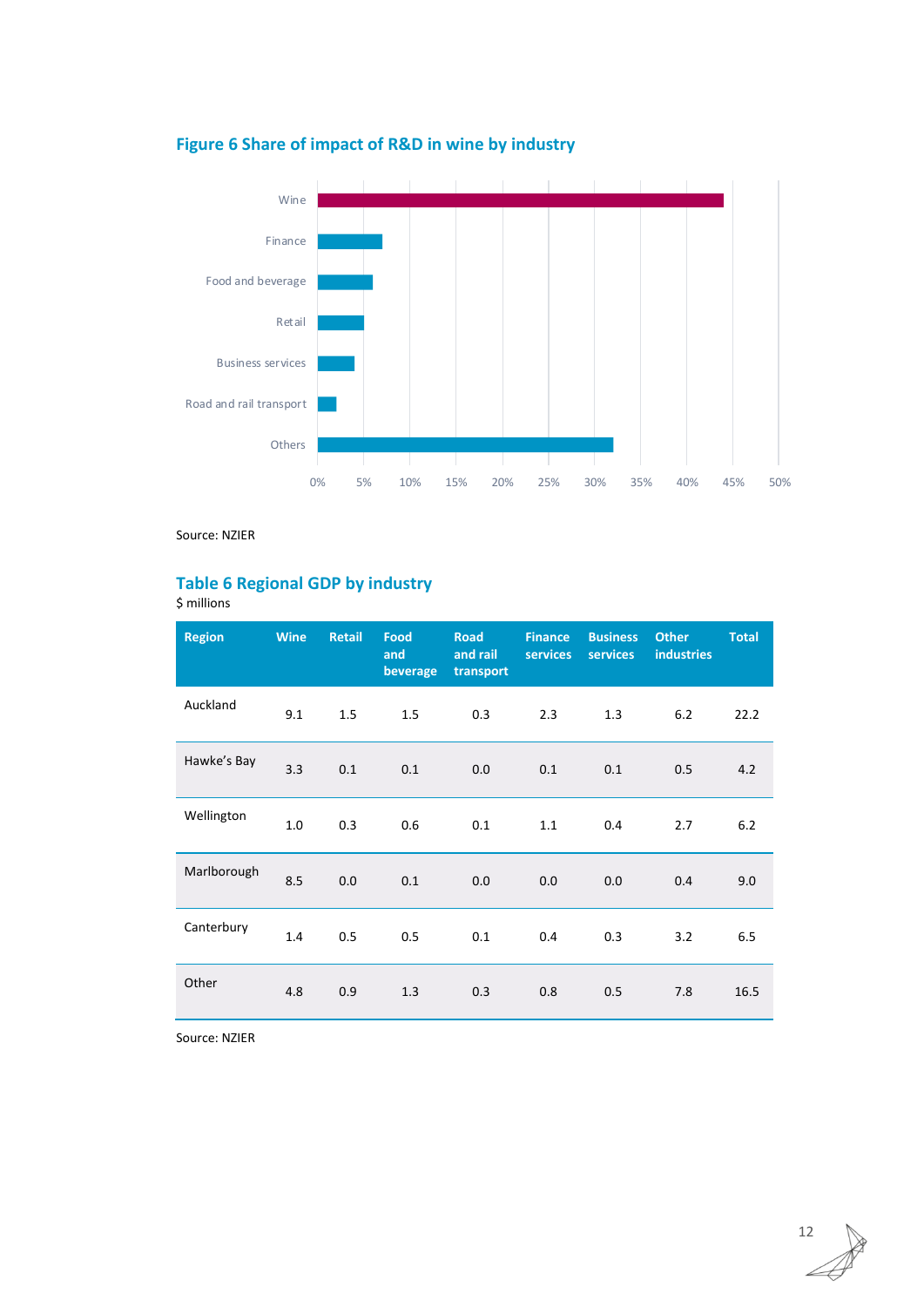# <span id="page-19-0"></span>**6 Discussion**

The wine sector will be competing with other primary sectors over factors of production, particularly labour. Our expert advice is that the only solution for the wine sector in the medium term will be to improve the productivity of labour, land and capital.

The research we reviewed involved different types of changes to vineyard production. Vine shaking substitutes mechanised work for hand labour, a classic example of labour-saving innovation. Other research is associated with lower losses, which enables increased output for the resources used. The three specific projects did not involve innovative products or increased value for wine. The \$64.5 million in GDP growth entails a combination of increased labour in the industry (the 258 new jobs) and increased output due to mechanisation and reduced losses. Given the current size of the industry, we believe that the increased output is within the current capacity of the industry.

It is also important to understand that R&D adds to the stock of knowledge in the industry. Research has a shelf-life; it goes stale and loses its impact (Hall & Scobie, 2006). Our recent study of the impact of a range of Provincial Growth Fund investment in Māori economic development highlighted the importance of increasing productivity of Viticulture and Horticulture sectors to maintain their growth (Torshizian et al., 2020). The industry must expect to continue with its R&D in order to maintain its prior gains and make new ones. In our analysis, we have assumed the current level of performance as a baseline. Alternative assumptions could also be applied, including scenarios in which a lack of R&D leads to poorer performance.

Over time, the industry will face new challenges. For example, the potential risk to the industry from lack of seasonal workers during the pruning season is partly mitigated by the research on the timing of pruning. The challenges to the industry vary over time and innovative solutions will be required. The risk management aspect of R&D will require proactive and preventative research to ensure that the capability to extend the shelf-life of research will be maintained and grow.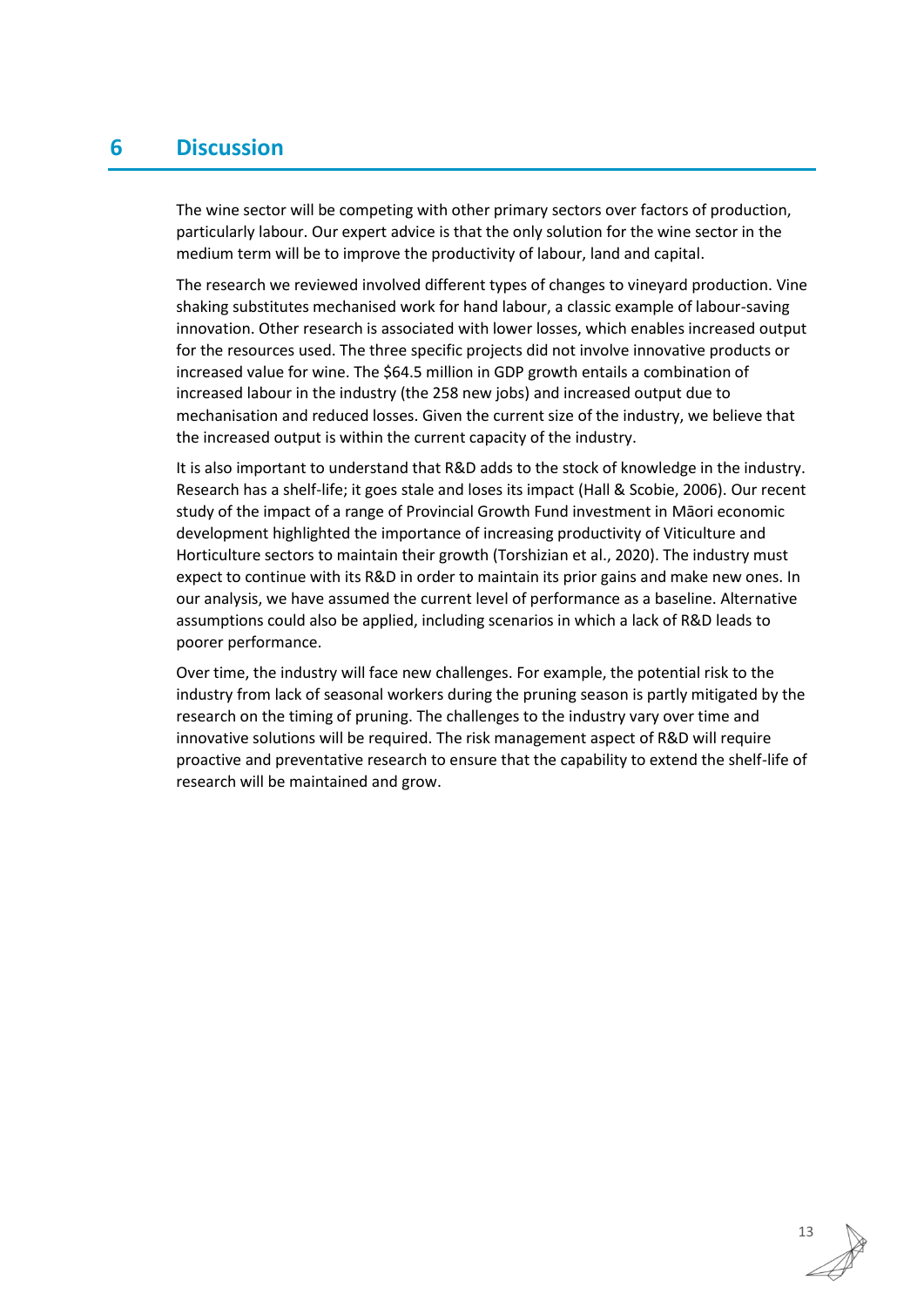- <span id="page-20-0"></span>Agnew, R. H., Mundy, D. C., & Balasubramaniam, R. (2004). Effects of spraying strategies based on monitoring disease risk on grape disease control and fungicide usage in Marlborough. *New Zealand Plant Protection*, *57*, 30–36. https://doi.org/10.30843/nzpp.2004.57.6937
- Alene, Arega. 2009. 'Productivity Growth and the Effects of R&D in African Agriculture'.
- Almeida, R., Daane, K., Bell, V., Blaisdell, G. K., Cooper, M., Herrbach, E., & Pietersen, G. (2013). Ecology and management of grapevine leafroll disease. *Frontiers in Microbiology*, *4*. https://doi.org/10.3389/fmicb.2013.00094
- Bell, V. A., Bonfiglioli, R. G. E., Walker, J. T. S., Lo, P. L., Mackay, J., & McGregor, S. E. (2009). Grapevine leafroll-associated virus 3 persistence in vitis vinifera remnant roots. *Journal of Plant Pathology*, *91*, 527–533.
- Blouin, A. G., & MacDiarmid, R. M. (2017). Distinct Isolates of Grapevine rupestris vein feathering virus Detected in Vitis vinifera in New Zealand. *Plant Disease*, *101*(12), 2156–2156. https://doi.org/10.1094/PDIS-06-17-0885-PDN
- Blouin, Arnaud G., Chooi, K. M., Warren, B., Napier, K. R., Barrero, R. A., & MacDiarmid, R. M. (2018). Grapevine virus I, a putative new vitivirus detected in co-infection with grapevine virus G in New Zealand. *Archives of Virology*, *163*(5), 1371–1374. https://doi.org/10.1007/s00705-018-3738-5
- Blouin, Arnaud G., Keenan, S., Napier, K. R., Barrero, R. A., & MacDiarmid, R. M. (2018). Identification of a novel vitivirus from grapevines in New Zealand. *Archives of Virology*, *163*(1), 281–284.<https://doi.org/10.1007/s00705-017-3581-0>
- Charles, J. G., Cohen, D., Walker, J. T. S., Forgie, S. A., Bell, V. A., & Breen, K. C. (2006). A review of the ecology of grapevine leafroll associated virus type 3 (GLRaV3). *New Zealand Plant Protection*, *59*, 330–337. https://doi.org/10.30843/nzpp.2006.59.4590
- Chooi, K. M., Cohen, D., & Pearson, M. N. (2016). Differential distribution and titre of selected grapevine leafroll-associated virus 3 genetic variants within grapevine rootstocks. *Archives of Virology*, *161*(5), 1371–1375. https://doi.org/10.1007/s00705- 016-2791-1
- Dhehibi, Boubaker, Roberto Telleria, and Aden Aw-Hassan. 2013. Impacts of Public, Private, and R&D Investments on Total Factor Productivity Growth in Tunisian Agriculture. African Association of Agricultural Economists (AAAE).
- Greer, G., & Kaye-Blake, B. (2017). *The impacts of research in an era of more stringent performance evaluation* (No. 2052-2018-1414).
- Green, J. A., Parr, W. V., Breitmeyer, J., Valentin, D., & Sherlock, R. (2011). Sensory and chemical characterisation of Sauvignon blanc wine: Influence of source of origin. *Food Research International*, *44*(9), 2788–2797. https://doi.org/10.1016/j.foodres.2011.06.005
- Greven, M. M., Bennett, J. S., & Neal, S. M. (2014). Influence of retained node number on Sauvignon Blanc grapevine vegetative growth and yield. *Australian Journal of Grape and Wine Research*, *20*(2), 263–271. https://doi.org/10.1111/ajgw.12074

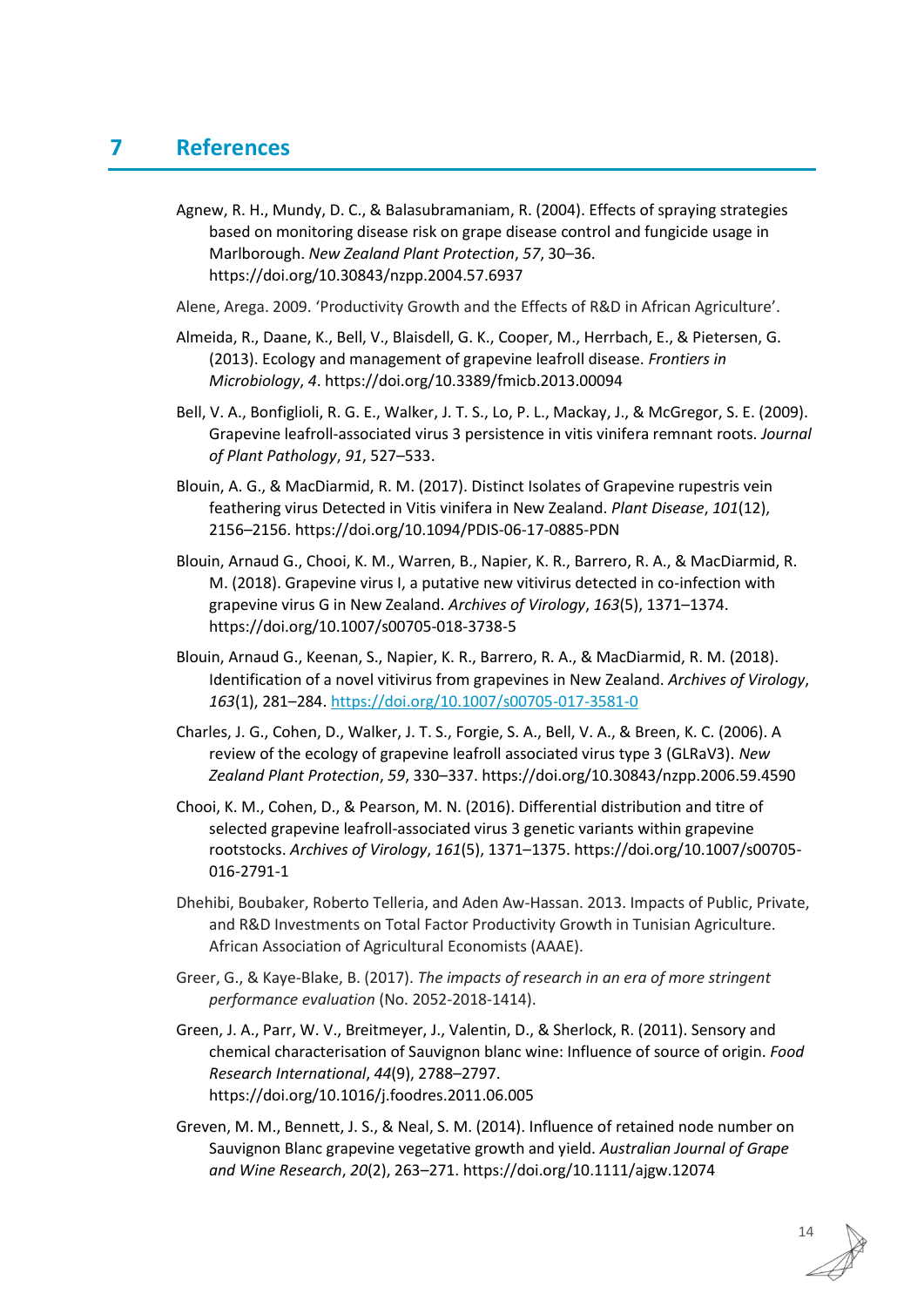- Harsch, M. J., & Gardner, R. C. (2013). Yeast genes involved in sulfur and nitrogen metabolism affect the production of volatile thiols from Sauvignon Blanc musts. *Applied Microbiology and Biotechnology*, *97*(1), 223–235. <https://doi.org/10.1007/s00253-012-4198-6>
- Hall, Julia, and Grant M Scobie. 2006. 'The Role of R&D in Productivity Growth: The Case of Agriculture in New Zealand: 1927 to 2001 (WP 06/01)'.
- Hung, W. F., Harrison, R., Morton, J. D., Trought, M. C. T., & Frost, A. (2014). Protein concentration and bentonite requirement in Marlborough Sauvignon Blanc wines. *Australian Journal of Grape and Wine Research*, *20*(1), 41–50. <https://doi.org/10.1111/ajgw.12047>
- Jordan, D. MacCarthy, G. 2016. *Research and Development Survey: New Zealand Wine Companies*. New Zealand Winegrowers Inc.
- Kemp, B. S., Harrison, R., & Creasy, G. L. (2011). Effect of mechanical leaf removal and its timing on flavan-3-ol composition and concentrations in Vitis vinifera L. cv. Pinot Noir wine. *Australian Journal of Grape and Wine Research*, *17*(2), 270–279. https://doi.org/10.1111/j.1755-0238.2011.00150.x
- Kinzurik, M. I., Deed, R. C., Herbst-Johnstone, M., Slaghenaufi, D., Guzzon, R., Gardner, R. C., Larcher, R., & Fedrizzi, B. (2020). Addition of volatile sulfur compounds to yeast at the early stages of fermentation reveals distinct biological and chemical pathways for aroma formation. *Food Microbiology*, *89*, 103435. https://doi.org/10.1016/j.fm.2020.103435
- Kinzurik, M. I., Herbst-Johnstone, M., Gardner, R. C., & Fedrizzi, B. (2015). Evolution of Volatile Sulfur Compounds during Wine Fermentation. *Journal of Agricultural and Food Chemistry*, *63*(36), 8017–8024. https://doi.org/10.1021/acs.jafc.5b02984
- Kinzurik, M. I., Herbst-Johnstone, M., Gardner, R. C., & Fedrizzi, B. (2016). Hydrogen sulfide production during yeast fermentation causes the accumulation of ethanethiol, S-ethyl thioacetate and diethyl disulfide. *Food Chemistry*, *209*, 341–347. https://doi.org/10.1016/j.foodchem.2016.04.094
- Knight, S., Klaere, S., Fedrizzi, B., & Goddard, M. R. (2015). Regional microbial signatures positively correlate with differential wine phenotypes: Evidence for a microbial aspect to terroir. *Scientific Reports*, *5*(1), 1–10.<https://doi.org/10.1038/srep14233>
- Lemarié, S., Orozco, V., Butault, J. P., Musolesi, A., Simioni, M., & Schmitt, B. (2020). *Assessing the long-term impact of agricultural research on productivity: evidence from France*.
- M. Alston, J. 2010. The Benefits from Agricultural Research and Development, Innovation, and Productivity Growth. . OECD Food, Agriculture and Fisheries Papers.
- Martin, D., Grose, C., Fedrizzi, B., Stuart, L., Albright, A., & McLachlan, A. (2016). Grape cluster microclimate influences the aroma composition of Sauvignon blanc wine. *Food Chemistry*, *210*, 640–647. https://doi.org/10.1016/j.foodchem.2016.05.010
- Montero, R., Mundy, D., Albright, A., Grose, C., Trought, M. C. T., Cohen, D., Chooi, K. M., MacDiarmid, R., Flexas, J., & Bota, J. (2016). Effects of Grapevine Leafroll associated Virus 3 (GLRaV-3) and duration of infection on fruit composition and wine chemical

15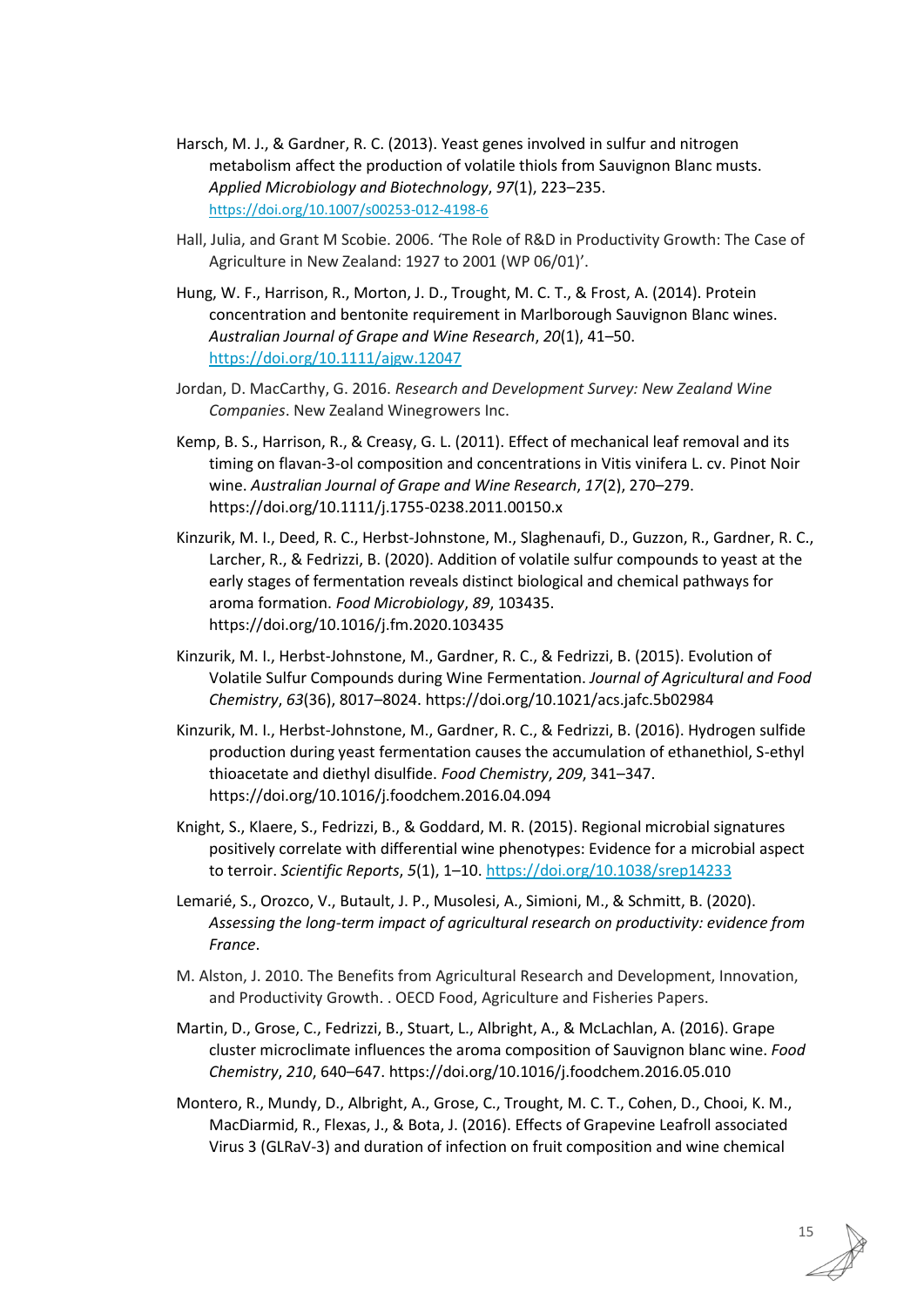profile of Vitis vinifera L. cv. Sauvignon blanc. *Food Chemistry*, *197*, 1177–1183. <https://doi.org/10.1016/j.foodchem.2015.11.086>

- Mullen, J.D., Grant Scobie, and John Crean. 2006. 'Trends in Research, Productivity Growth and Competitiveness in Agriculture in New Zealand and Australia.
- Mullen, J. D., G. M. Scobie, and J. Crean. 2008. 'Agricultural Research: Implications for Productivity in New Zealand and Australia'. New Zealand Economic Papers 42(2): 191– 211.
- Mundy, D. C. (2008). A review of the direct and indirect effects of nitrogen on botrytis bunch rot in wine grapes. *New Zealand Plant Protection*, *61*, 306–310. [https://doi.org/10.30843/nzpp.2008.61.6841.](https://doi.org/10.30843/nzpp.2008.61.6841)
- Mundy, D. C., & Beresford, R. M. (2007). Susceptibility of grapes to *Botrytis cinerea* in relation to berry nitrogen and sugar concentration. *New Zealand Plant Protection*, *60*, 123–127. https://doi.org/10.30843/nzpp.2007.60.4636
- Mundy, D. C., Casonato, S. G., & Manning, M. A. (2009). Sampling techniques for isolating trunk disease fungi from a Nelson vineyard. *New Zealand Plant Protection*, *62*, 406- 406.
- Mundy, D. C., & Manning, M. A. (2007). Vascular disease of grapevines in Marlborough, New Zealand. In *16th Biennial Australasian Plant Pathology Society Conference in conjunction with the 9th Annual Australasian Mycological Society Meeting* (p. 206).
- Mundy, D. C., & Manning, M. A. (2010). Ecology and management of grapevine trunk diseases in New Zealand a review. *New Zealand Plant Protection*, *63*, 160–166. https://doi.org/10.30843/nzpp.2010.63.6558
- Mundy, D. C., & McLachlan, A. R. G. (2016). Visual symptoms of trunk diseases do not predict vine death. *New Zealand Plant Protection*, *69*, 17–24. https://doi.org/10.30843/nzpp.2016.69.5910
- Nadeem, N., & Mushtaq, K. (2012). Role of agricultural research and extension in enhancing agricultural productivity in Punjab, Pakistan. *Pakistan Journal of Life and Social Sciences*, *10*(1), 67-73.
- NZ Winegrowers, 2019. Annual Report 2019. New Zealand Winegrowers Inc.
- NZ Winegrowers, 2015. New Zealand Winegrower: the official journal of New Zealand winegrowers. June/July 2015.
- NZIER, 2017. *Contribution of wine to the Marlborough economy*. Wine Marlborough.
- Parish, K. J., Herbst‐Johnstone, M., Bouda, F., Klaere, S., & Fedrizzi, B. (2017). Sauvignon Blanc aroma and sensory profile modulation from high fining rates. *Australian Journal of Grape and Wine Research*, *23*(3), 359–367. https://doi.org/10.1111/ajgw.12281
- Parker, A. K., Hofmann, R. W., Leeuwen, C. van, McLachlan, A. R. G., & Trought, M. C. T. (2014). Leaf area to fruit mass ratio determines the time of veraison in Sauvignon Blanc and Pinot Noir grapevines. *Australian Journal of Grape and Wine Research*, *20*(3), 422–431. https://doi.org/10.1111/ajgw.12092
- Parr, W. V., Green, J. A., White, K. G., & Sherlock, R. R. (2007). The distinctive flavour of New Zealand Sauvignon blanc: Sensory characterisation by wine professionals. *Food*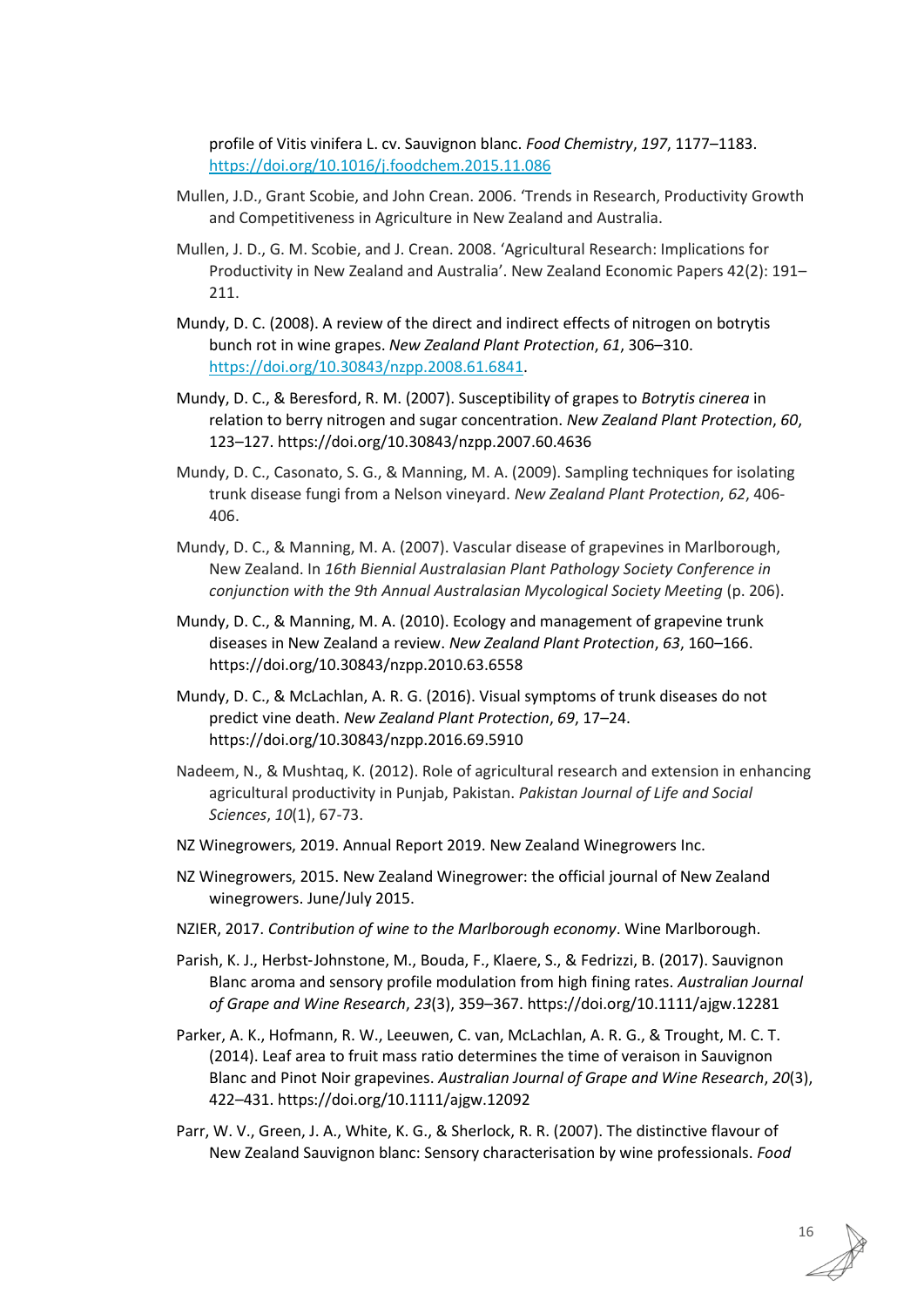*Quality and Preference*, *18*(6), 849–861. https://doi.org/10.1016/j.foodqual.2007.02.001

- Pineau, B., Trought, M. C. T., Stronge, K., Beresford, M. K., Wohlers, M. W., & Jaeger, S. R. (2011). Influence of fruit ripeness and juice chaptalisation on the sensory properties and degree of typicality expressed by Sauvignon Blanc wines from Marlborough, New Zealand. *Australian Journal of Grape and Wine Research*, *17*(3), 358–367. https://doi.org/10.1111/j.1755-0238.2011.00160.x
- Pinu, F. R., Edwards, P. J. B., Gardner, R. C., & Villas-Boas, S. G. (2014). Nitrogen and carbon assimilation by Saccharomyces cerevisiae during Sauvignon blanc juice fermentation. *FEMS Yeast Research*, *14*(8), 1206–1222. https://doi.org/10.1111/1567-1364.12222
- Pinu, F. R., Jouanneau, S., Nicolau, L., Gardner, R. C., & Villas-Boas, S. G. (2012). Concentrations of the Volatile Thiol 3-Mercaptohexanol in Sauvignon blanc Wines: No Correlation with Juice Precursors. *American Journal of Enology and Viticulture*, *63*(3), 407–412. https://doi.org/10.5344/ajev.2012.11126
- Pinu, F. R., Tumanov, S., Grose, C., Raw, V., Albright, A., Stuart, L., Villas-Boas, S. G., Martin, D., Harker, R., & Greven, M. (2019). Juice Index: An integrated Sauvignon blanc grape and wine metabolomics database shows mainly seasonal differences. *Metabolomics*, *15*(1), 3. https://doi.org/10.1007/s11306-018-1469-y
- Pinu, F. R., Villas-Boas, S. G., & Martin, D. (2019). Pre-fermentative supplementation of fatty acids alters the metabolic activity of wine yeasts. *Food Research International*, *121*, 835–844.<https://doi.org/10.1016/j.foodres.2019.01.005>
- Sosnowski, M. Mundy, D. Jong, E. 2020. Optimising management of grapevine trunk diseases for vineyard longevity. New Zealand Wine.
- Sosnowski, Mark, Dion Mundy, and Eline van Zijll de Jong. 2020. 'Optimising Management of Grapevine Trunk Diseases for Vineyard Longevity'
- Suphannachart, Waleerat, and Peter Warr. 2011. 'Research and Productivity in Thai Agriculture'. Australian Journal of Agricultural and Resource Economics 55(1): 35–52.
- Torshizian, E. Maralani, M. Isack, E. Krieble, T. 2020. Economic impact of PGF investments in Māori economic development. *New Zealand Institute of Economic Research (NZIER)*. April 2020. Retrieved from https://nzier.org.nz/publication/economic-impact-of-pgfinvestments-in-māori-economic-development.
- Trought, M. C. T., Bennett, J. S., & Boldingh, H. L. (2011). Influence of retained cane number and pruning time on grapevine yield components, fruit composition and vine phenology of Sauvignon Blanc vines. *Australian Journal of Grape and Wine Research*, *17*(2), 258–262. https://doi.org/10.1111/j.1755-0238.2011.00141.x
- Veerakone, S., Blouin, A. G., Barrero, R. A., Napier, K. R., MacDiarmid, R. M., & Ward, L. I. (2019). First Report of Grapevine Geminivirus A in Vitis in New Zealand. *Plant Disease*, *104*(2), 600–600.<https://doi.org/10.1094/PDIS-06-19-1142-PDN>
- Preece, S. 2015. All shook up. *Winepress*. Issue No. 253. November 2015. Retrieved from <http://www.wine-marlborough.co.nz/wp-content/uploads/2015/11/WP-Nov-2015.pdf>
- Whiteman, S. A., Jaspers, M. V., Stewart, A., & Ridgway, H. J. (2002). Detection of Phaeomoniella chlamydospora in soil using speciesspecific PCR. *New Zealand Plant Protection*, *55*, 139–145. https://doi.org/10.30843/nzpp.2002.55.3943

17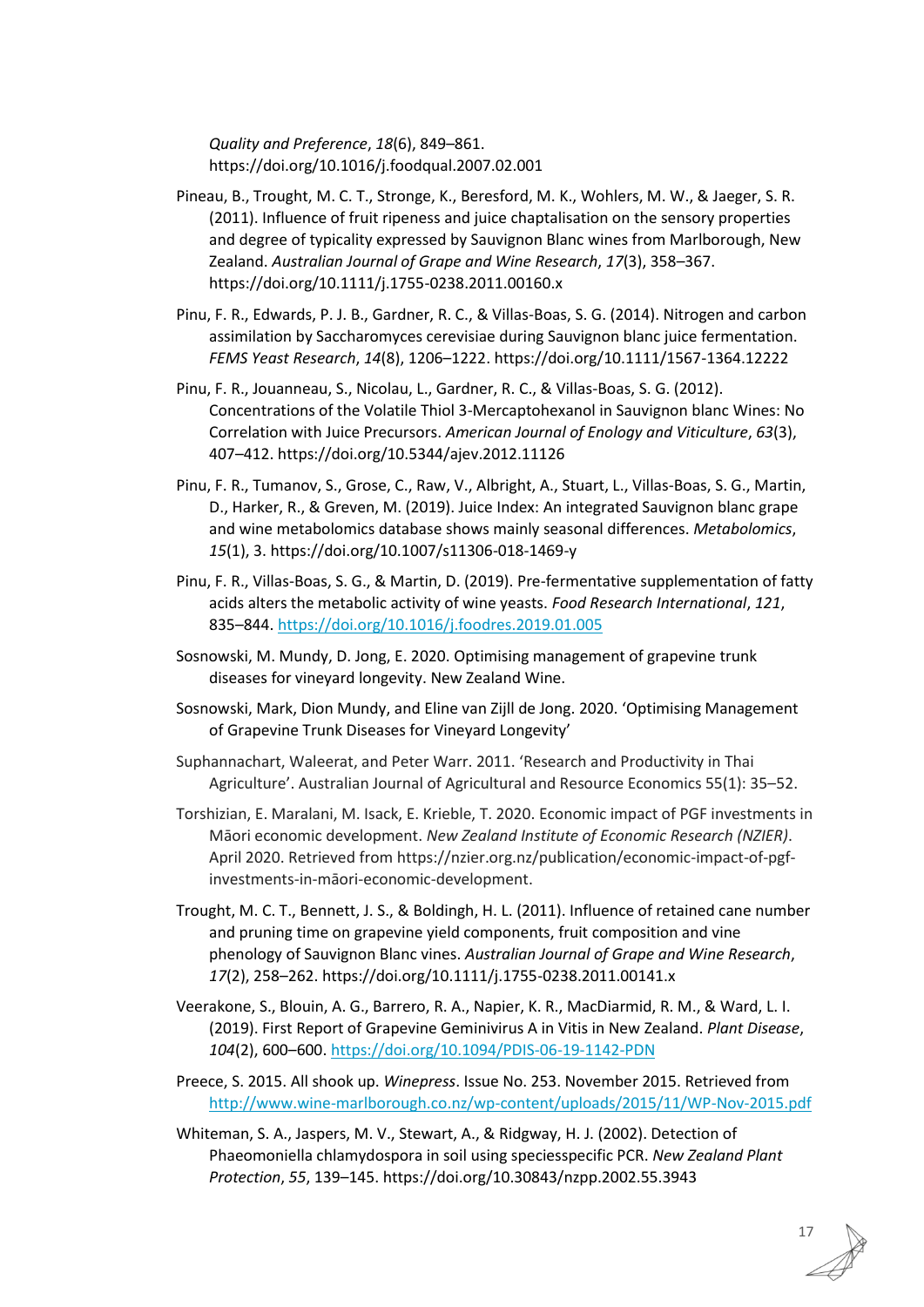# <span id="page-24-0"></span>**Appendix A List of relevant BRI studies**

# <span id="page-24-1"></span>**Table 7 A list of wine industry and BRI funded research leading to productivity gains for the**

| wine sector                                   |                                                                                                |                         |
|-----------------------------------------------|------------------------------------------------------------------------------------------------|-------------------------|
| <b>Research</b>                               | <b>Benefits</b>                                                                                | <b>Category of work</b> |
| Impacts of nitrogen in vineyard<br>and winery | Improvement of flavours, efficiency of fermentation<br>process.                                | Winemaking, Viticulture |
| Yeasts for different flavours                 | Improvement of flavours, efficiency of fermentation<br>process, quality consistency.           | Winemaking              |
| Volatile sulphur compounds                    | Avoiding faults.                                                                               | Winemaking              |
| Sauvignon Blanc programme                     | Understanding of impacts of interventions and<br>processes to deliver preferred style of wine. | Winemaking, Viticulture |
| Powdery mildew                                | Improvement of mitigation against powdery mildew<br>on wine grapes - reducing crop loss.       | Viticulture             |
| Mechanical Shaking 2011-2014                  | Reduction of botrytis infection of wine bunches.                                               | Viticulture             |
| Virus elimination project 2009                | Reduction of leafroll 3 virus infection of wine<br>bunches.                                    | Viticulture             |
| Trunk disease - vineyard longevity            | Extended lifecycle of crops.                                                                   | Viticulture             |
| Spray Sensor                                  | Consistent watering of crops (coverage).                                                       | Viticulture             |
| Leaf plucking using sheep                     | Cost savings to crop management.                                                               | Viticulture             |
| Organic focus soils project                   | Improvement to brand value and sustainability.                                                 | Viticulture             |
| <b>Herbicide reduction trials</b>             | Reduction of reliance on herbicides and<br>improvement to brand value.                         | Viticulture             |
| Irrigation reduction trials                   | Reduction of water usage and subsequent cost<br>savings.                                       | Viticulture             |
| Timing of pruning                             | Improved understanding of labour requirements and<br>timings reducing labour shortages.        | Viticulture             |
| MPI Annual benchmarking                       | Greater understanding of vineyard performance and<br>when to mitigate for underperformance.    | Viticulture             |

Source: BRI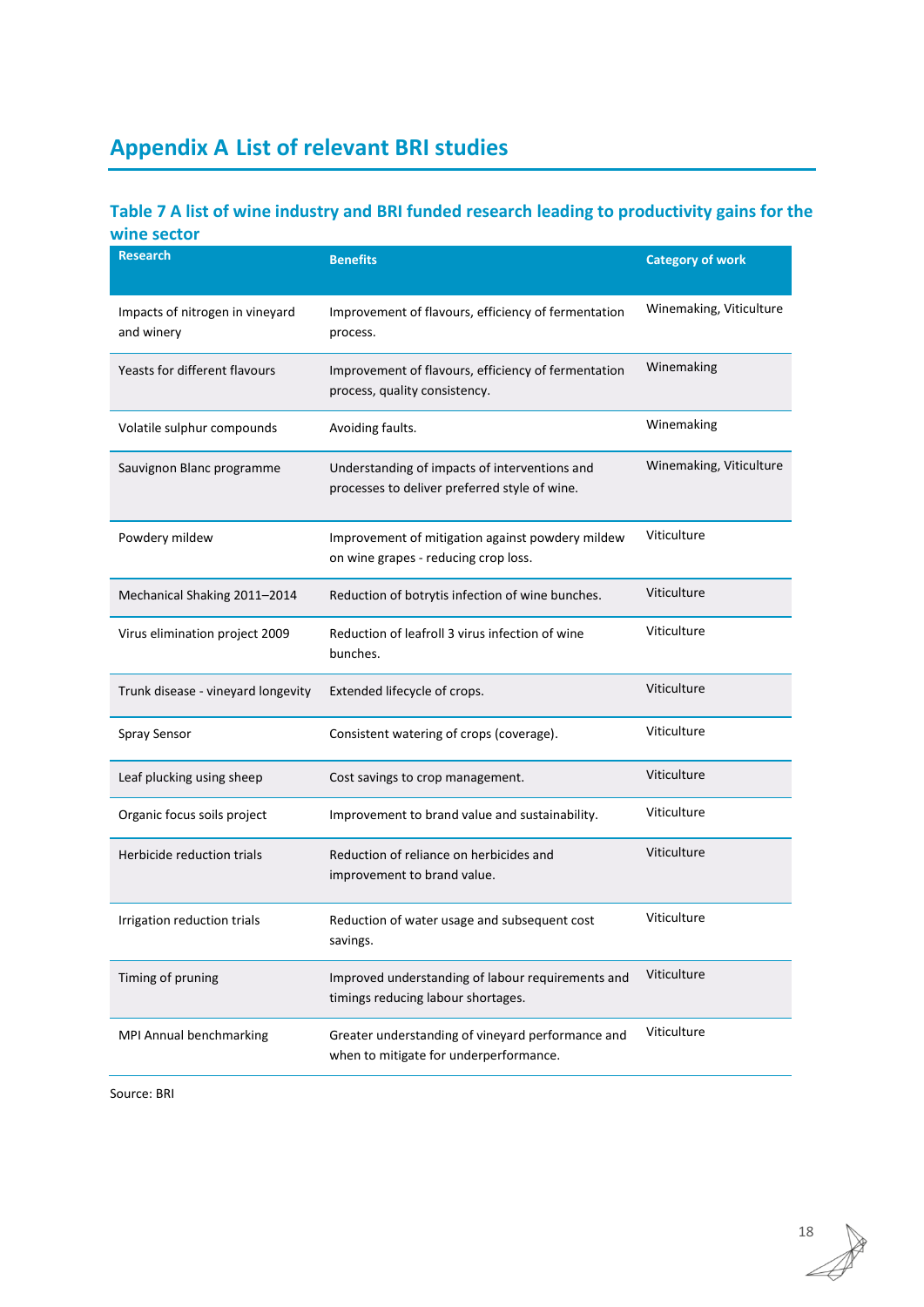# <span id="page-25-0"></span>**Appendix B Supplementary literature of returns from R&D**

| <b>Date</b> | <b>Title</b>                                                                                                     | Author(s)                                                                  | <b>Industry</b> | <b>Region</b>         | <b>Return on Investment</b>                                                                                                                                                                                                           |
|-------------|------------------------------------------------------------------------------------------------------------------|----------------------------------------------------------------------------|-----------------|-----------------------|---------------------------------------------------------------------------------------------------------------------------------------------------------------------------------------------------------------------------------------|
| 2011        | The Economic<br><b>Returns to Public</b><br>Agricultural<br>Research in Uruguay                                  | José E.<br>Bervejillo, Julian<br>M. Alston, and<br>Kabir P. Tumber         | Agriculture     | Uruguay               | Internal rate of return was<br>very stable, ranging from<br>23% per annum to 27% per<br>annum.                                                                                                                                        |
| 2009        | Measuring the<br>benefits from R&D<br>investment beyond<br>the farm gate: the<br>case of the WA wine<br>industry | Manju<br>Radhakrishnan,<br>Nazrul Islam<br>and Glynn Ward                  | Wine            | Western<br>Australia  | The benefits per dollar of<br>R&D investment are found<br>to be \$2.8 at the farm level<br>compared to \$14.9 when<br>flow-on benefits are taken<br>into account.                                                                     |
| 2007        | The Rate of Return to<br>New Zealand<br>Research and<br>Development<br>Investment                                | Robin Johnson                                                              | Agriculture     | <b>New</b><br>Zealand | Private R&D 61.2%                                                                                                                                                                                                                     |
| 2002        | Research returns<br>redux: a meta-<br>analysis of the<br>returns to agricultural<br>R&D                          | Julian M. Alston<br>Michele C.<br>Marra Philip G.<br>Pardey T. J.<br>Wyatt | Agriculture     | Various               | Across 1128 observations<br>the estimated annual rates<br>of return averaged 65 per<br>cent overall - 80 per cent<br>for research only, 80 per<br>cent for extension only, and<br>47 per cent for research and<br>extension combined. |

#### <span id="page-25-2"></span>**Table 8 Additional literature on returns to agriculture R&D**

# <span id="page-25-1"></span>**Appendix C Description of NZIER's CGE model**

We used our NZ-TERM ('The Enormous Regional Model') CGE model of the New Zealand economy and its regions for this economic impact analysis.

NZIER's NZ-TERM has been built in consultation with CGE experts at the Centre of Policy Studies (COPS) which is now based at Victoria University, Melbourne. COPS is well-regarded internationally and recognised as a world leader in CGE modelling. For more details, see their [website.](file:///C:/Users/Milad/Downloads/%20https/www.vu.edu.au/centre-of-policy-studies-cops)

The TERM model includes 106 industries, 201 commodities and 15 regions. We usually aggregate the industries and commodity groups to broader groups depending on the focus of the study.

NZ-TERM is a bottom-up regional CGE model which treats each region as a separate economy. All regions are linked via inter-regional trade in commodities and movements in labour and capital. The model captures the various inter-linkages between sectors, as well as their links to households (via the labour market), the government sector, capital markets and the global economy (via imports and exports). Key features of the model are:

- Each industry can produce a number of different commodities.
- Production inputs are intermediate commodities (domestic and imported) and primary factors (labour, land and capital).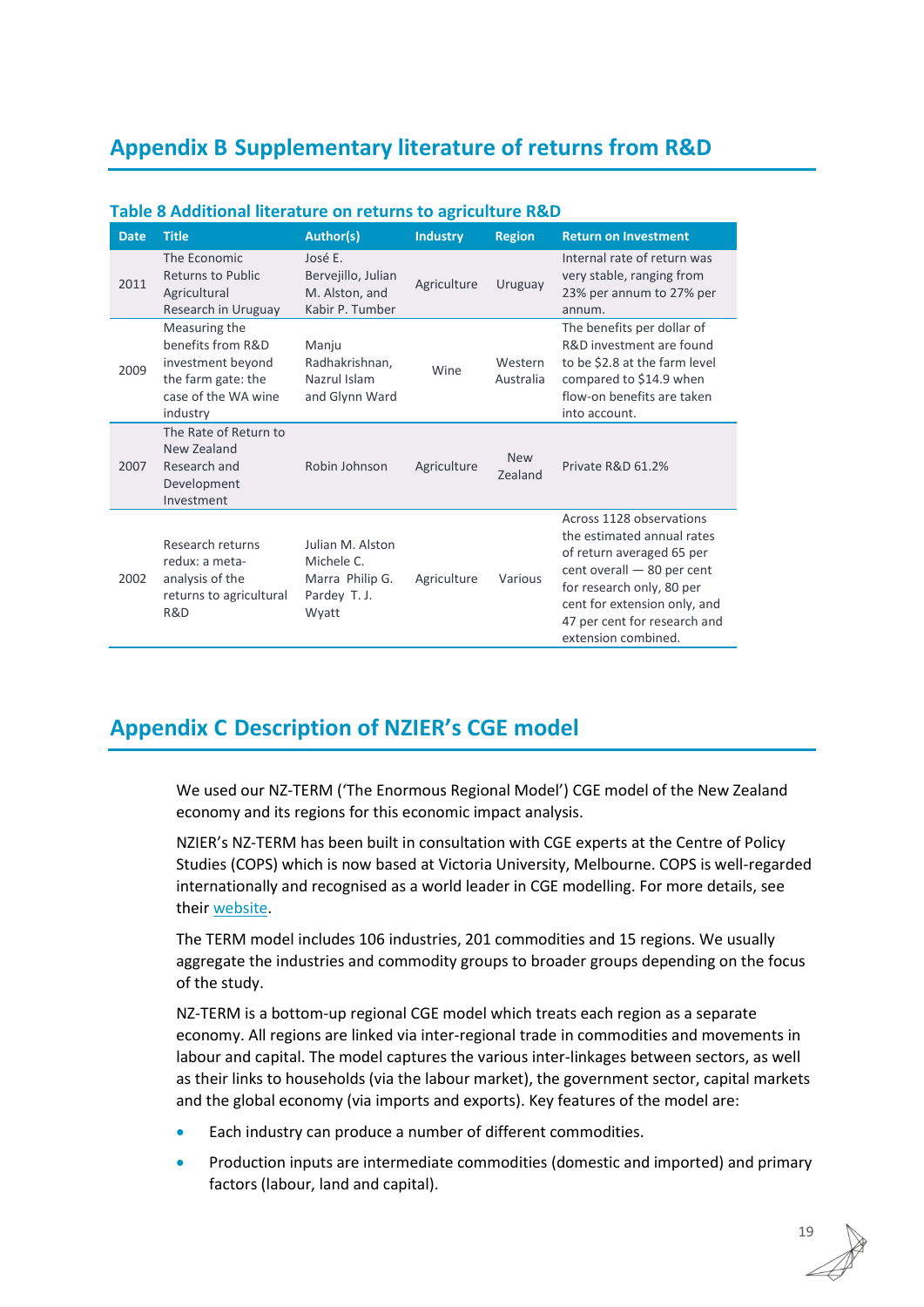- The demand for primary factors and the choice between imported and domestic commodities are determined by Constant Elasticity of Substitution (CES) production nests. This means an increase in price of one input shifts sourcing towards another input.
- Intermediate goods, primary factors and other costs are combined using a Leontief production function. This means the proportion of production inputs is held constant for all levels of output.
- The production mix of each industry is dependent on the relative prices of each commodity. The proportion of output exported or consumed domestically is also dependent on relative prices.
- Within each region, any changes to the economy have multiple direct and indirect (flow-on) impacts, including beyond the sectors initially affected. So, for example, changes to the Waikato economy due to changes in land use patterns will flow on to other regions.
- Price changes (e.g. wage increases, shifts in the exchange rate) as a result of a change to the regional economy in one sector also affect all other sectors, both within the region and across the rest of the country.

A visual representation of NZ-TERM is shown in Figure 7 It highlights the complex and multidirectional relationships between the various parts of each regional economy and how they interact with other New Zealand regions and rest of the world.



#### <span id="page-26-0"></span>**Figure 7 CGE models show the whole economy**

Source: NZIER